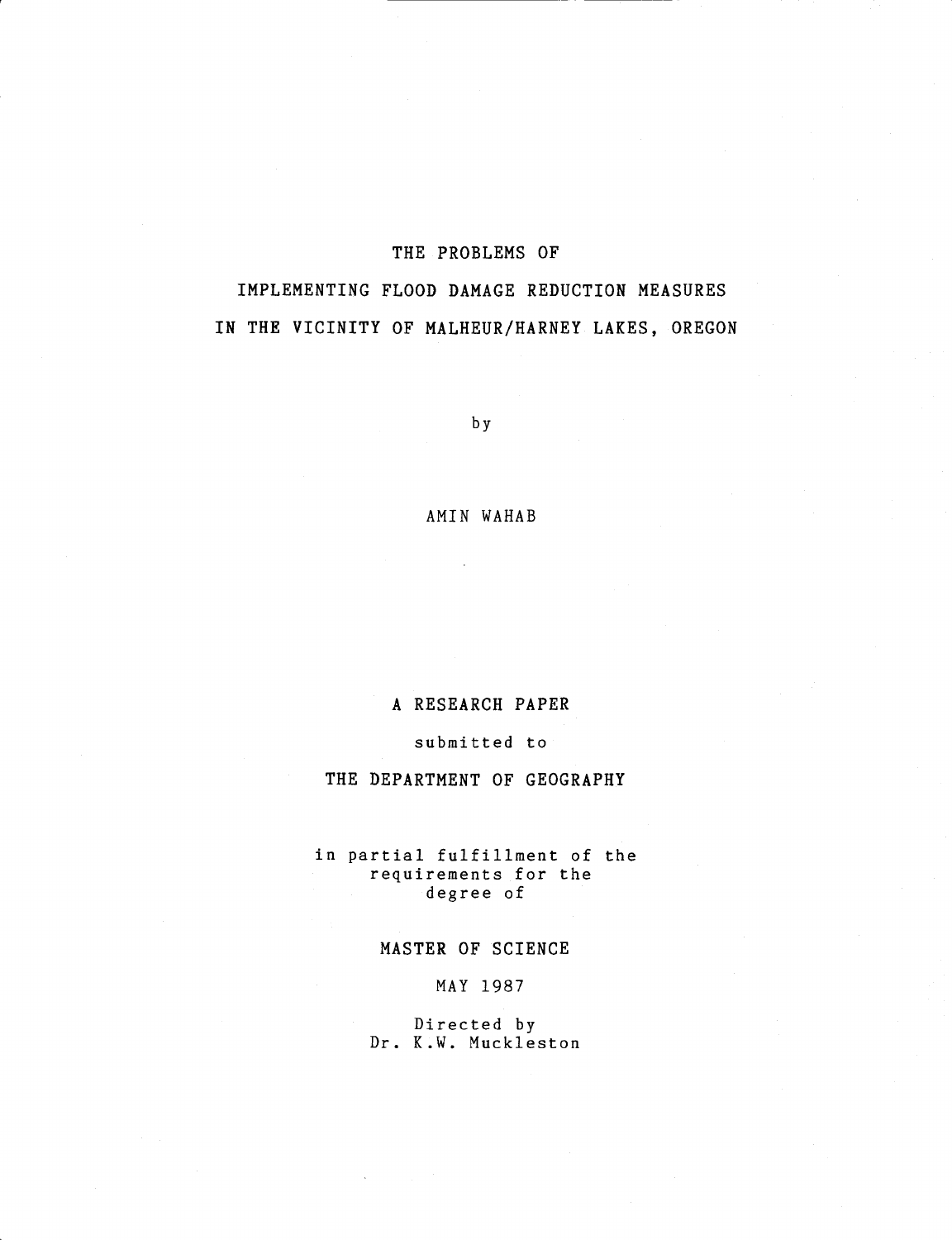#### ACKNOWLEDGEMENTS

The completion of this research paper would mark the end of my education here at the Geography Department at Oregon State University. The completion of my under-graduate and graduate degrees have been my task and it has been completed. Of course, the completion of any task in life requires input, criticism, feedback and support from others. I would like to express my thanks and appreciation to those who have provided me with what I have needed in order to complete not just this paper, but my undergraduate and graduate careers.

I specially would like to thank my major professor, Dr. Muckleston, whose constructive criticism and feedback has made my work more understandable and who has made a great input to what I have learned. I would also like to thank Dr. Maresh who has always given me good advice and support and whose encouragement made my schooling possible. I would like to express my appreciation to Dr. Jackson, Dr. Rosenfeld, Dr. Northam and Dr. Kale who have assisted me inside and outside of the classroom in many subjects.

I shall always remember and thank our departmental staff including Mary Prucha, Mary Washkoske, Chris Jones and Joanne Vangeest for their help and support in times of need and crises.

I am the end product of this department and wherever I go, I will always carry the good names of my professors and those with whom I have worked closely throughout my years here. I hope to always reflect well upon this department and I shall always lend my support to this department and those associating with it.

At the end, I would like to thank Liz Frenkel who provided me with some valuable published materials relating to the subject of this paper and Ann Mechling who assisted me greatly with the mechanics of the paper.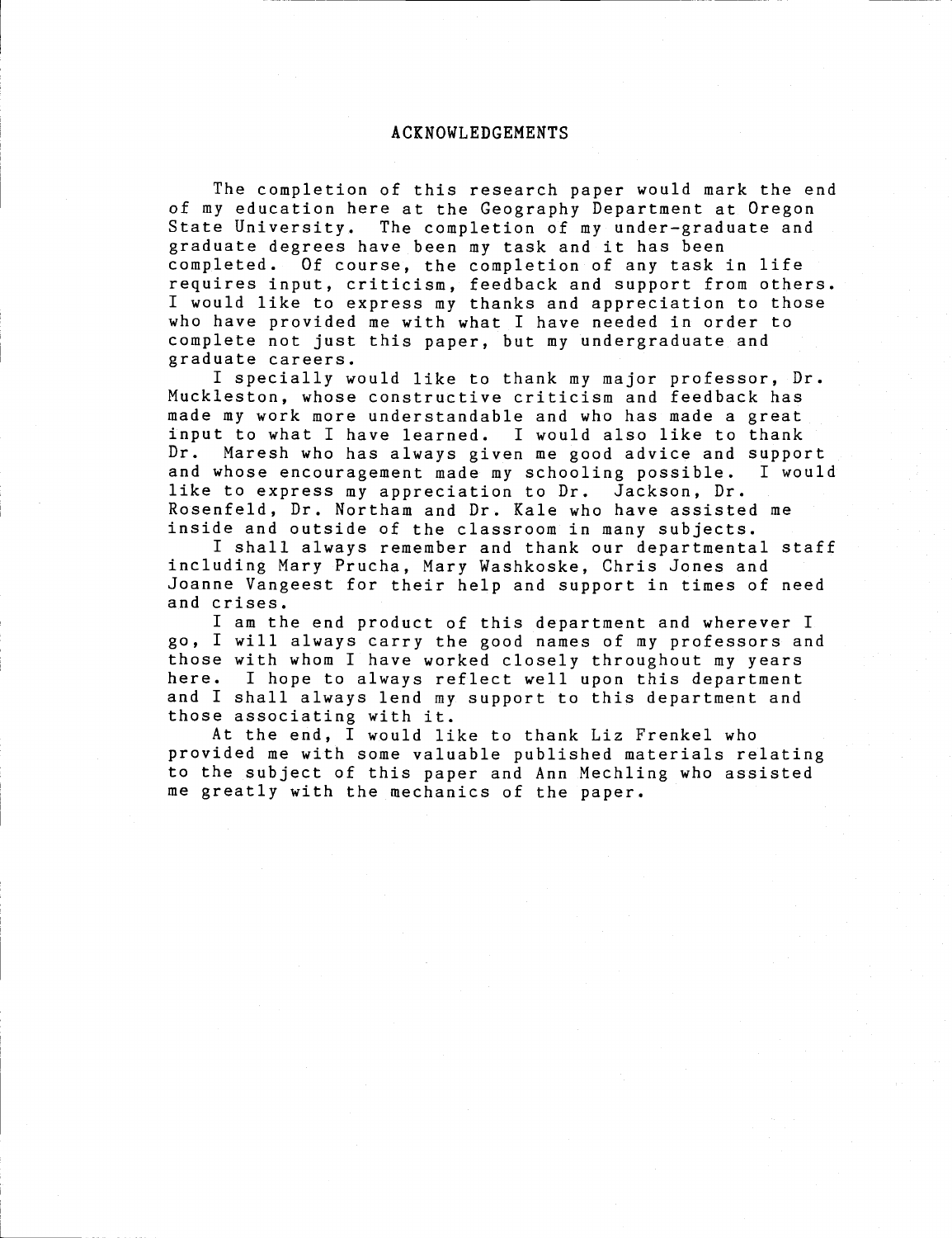# Table of Contents i

| Page                                                  |    |
|-------------------------------------------------------|----|
|                                                       | Ι. |
| II. A DESCRIPTION OF HARNEY BASIN4                    |    |
| Physical Environment4                                 |    |
| Natural Resources5                                    |    |
|                                                       |    |
| III. THE FLOODING OF MALHEUR LAKE AND DAMAGES CAUSED8 |    |
| IV. INITIATION OF ACTION TO SOLVE THE PROBLEM13       |    |
| V. FLOOD REDUCTION MEASURES PROPOSED BY THE CORPS OF  |    |
|                                                       |    |
| Non-Structural Measures16                             |    |
| Structural Measures20                                 |    |
| VI. VARYING POSITIONS ON FLOOD REDUCTION MEASURES20   |    |
| Farmers and Ranchers20                                |    |
| Harney County22                                       |    |
| Actors at the State Level24                           |    |
| Actors at the Federal Level25                         |    |
|                                                       |    |
| VII. REASONS FOR NO ACTION27                          |    |
| VIII. CONCLUSIONS AND THE FUTURE OF THE AREA29        |    |
|                                                       |    |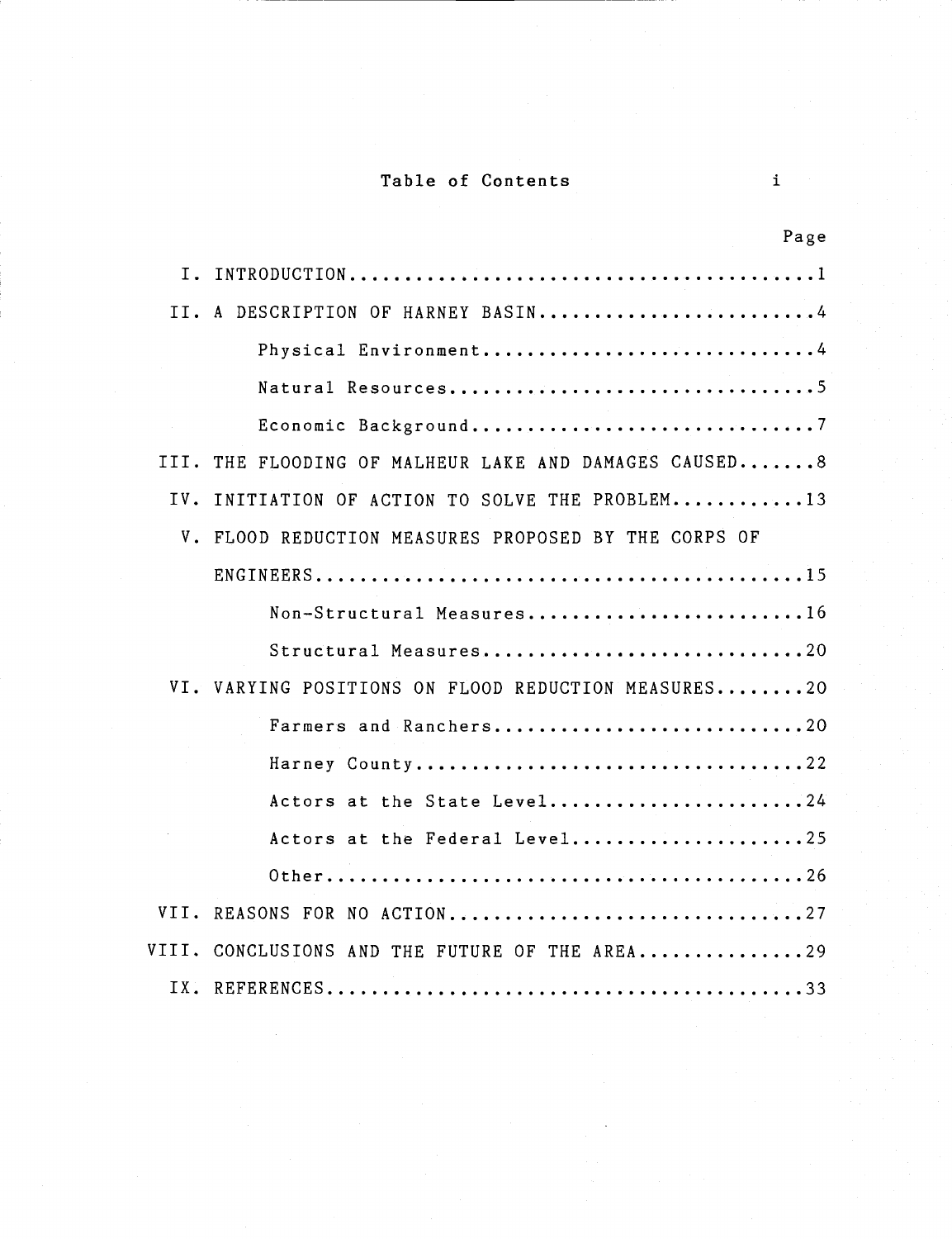# List of Figures ii

|  | Figure 1: Malheur Lake Drainage Basin, Oregon2           |
|--|----------------------------------------------------------|
|  | Figure 2: Malheur Lake Elevation, 1983-19869             |
|  | Figure 3: Malheur and Harney Lakes, Extend of Flooding11 |
|  | Figure 4: Land Purchase Alternative18                    |
|  | Figure 5: Railroad Relocation Alternative19              |
|  | Figure 6: Virginia Valley Canal Alternative21            |

Page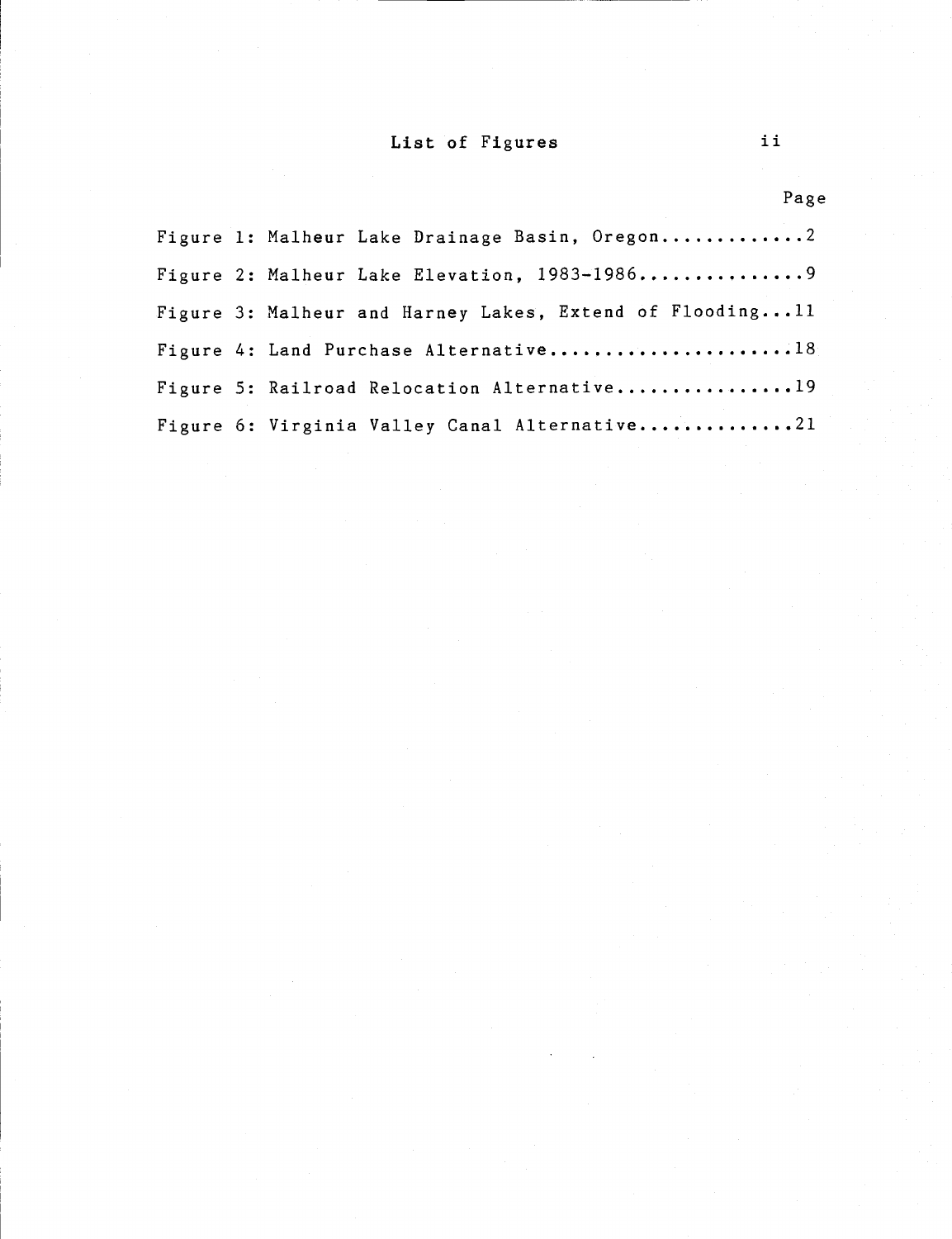#### THE PROBLEMS OF

### IMPLEMENTING FLOOD DAMAGE REDUCTION MEASURES IN THE

# VICINITY OF MALHEUR/HARNEY LAKES, OREGON

#### Abstract

The rise of water level in Malheur Lake in Southeastern Oregon has become a major issue of concern in Harney County, where the lake is located, and on a state-wide level. The concern is due to the extensive damage caused by flood water to agricultural land, highways and roads, a portion of the Burns-Hines and Ontario branch of the Union Pacific Railroad, utilities, homes and other private property, and to the Maiheur National Wildlife Refuge. The lake level started rising in 1982 and soon after the US Army Corps of Engineers (Walla Walla, Washington District), undertook a study of the problem. In 1986, the US Army Corps of Engineers, after intensive study, prepared an EIS and recommended flood reduction measures of two kinds, structural and non-structural. A single measure has not been agreed upon yet due to different positions of the interest groups and involved parties on the issue of flooding. An analysis of the situation was chosen as the subject of this research paper.

#### I. INTRODUCTION

The flooding in the vicinity of Malheur Lake in Southeastern Oregon (figure 1), has caused a great concern among individuals affected directly and indirectly by the flood and among varied interests at the county and state levels. The concern is due to the extensive damage caused by the flood water which has risen several feet above the average 4093 feet mean sea level (fmsl), 1247.5 meters mean sea level (mmsl) (NW Economic Associates, 1985). The water level in Maiheur Lake started rising in 1982 and eventually

-1-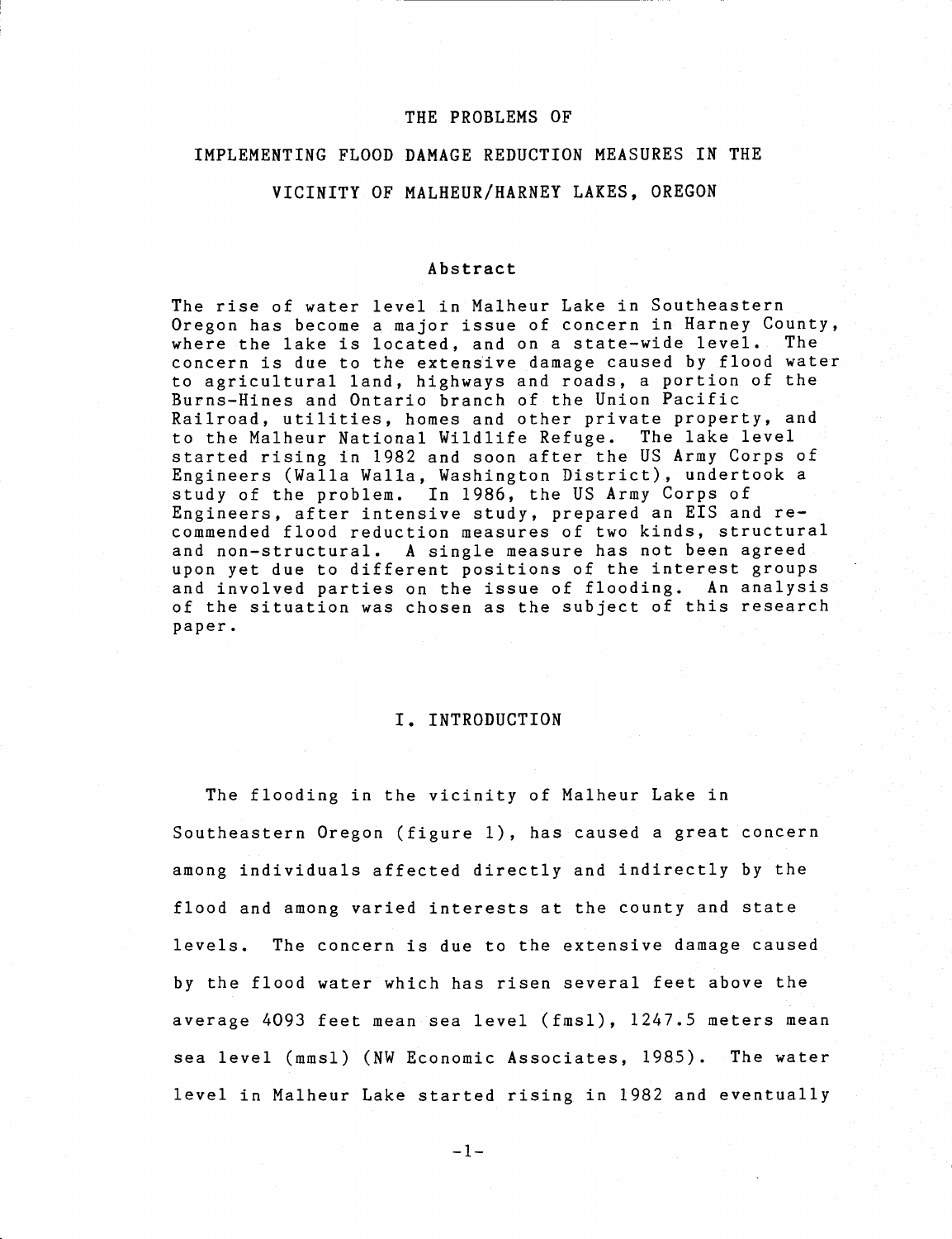

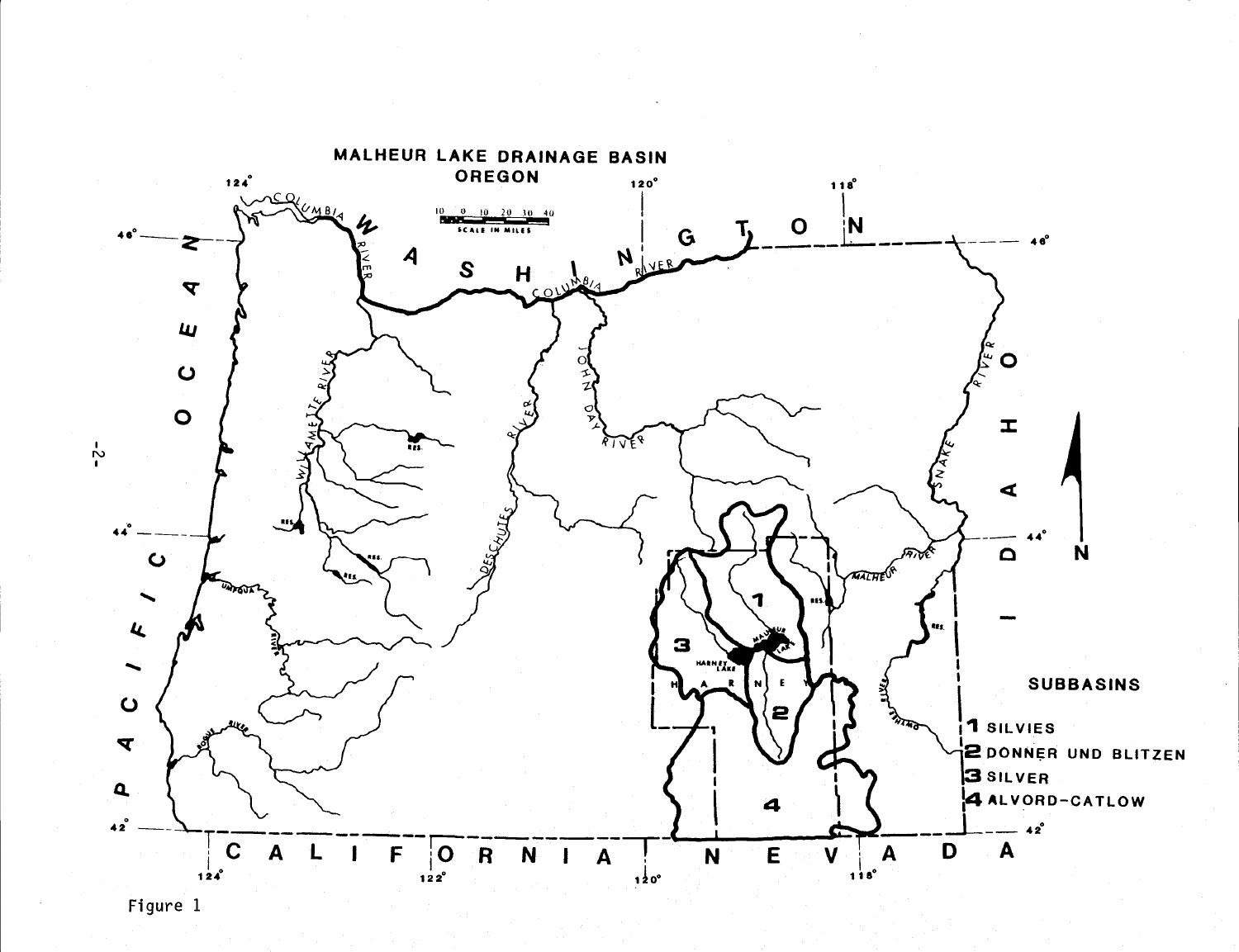reached a level that caused the overflow of water from Malheur Lake into the adjacent Mud Lake and Harney Lake. The joining of these three lakes has since created one large body of water separated only by State Highway 205 (ibid, 1985). The current situation in the vicinity of Malheur Lake is somehow unusual because it is the continuous flooding of land in a closed drainage basin. The flood problem in the area follows the description of the basin.

Damages and losses that have resulted from flooding are extensive and have affected several sectors of the economy in Harney County. The major concern, however, is over the flooding of farm and ranch land. Since the start of flooding in 1982, over 100,000 acres (40,470.0 hectares) of land has been flooded (The Oregonian, 1987). Flood waters have also damaged state and county transportation facilities, railroad, utilities, homes, improvements, Malheur National Wildlife Refuge and others.

Interests and individuals affected by the flooding have been eager to find a solution to these problems, and have been searching for ways in which they can be mitigated. A solution that is acceptable to all parties has not been reached yet (Hayes, 1987a).

The purpose of this research paper is to discuss the flooding in the area, the proposed structural and nonstructural flood reduction measures, and the varying positions on these measures.

 $-3-$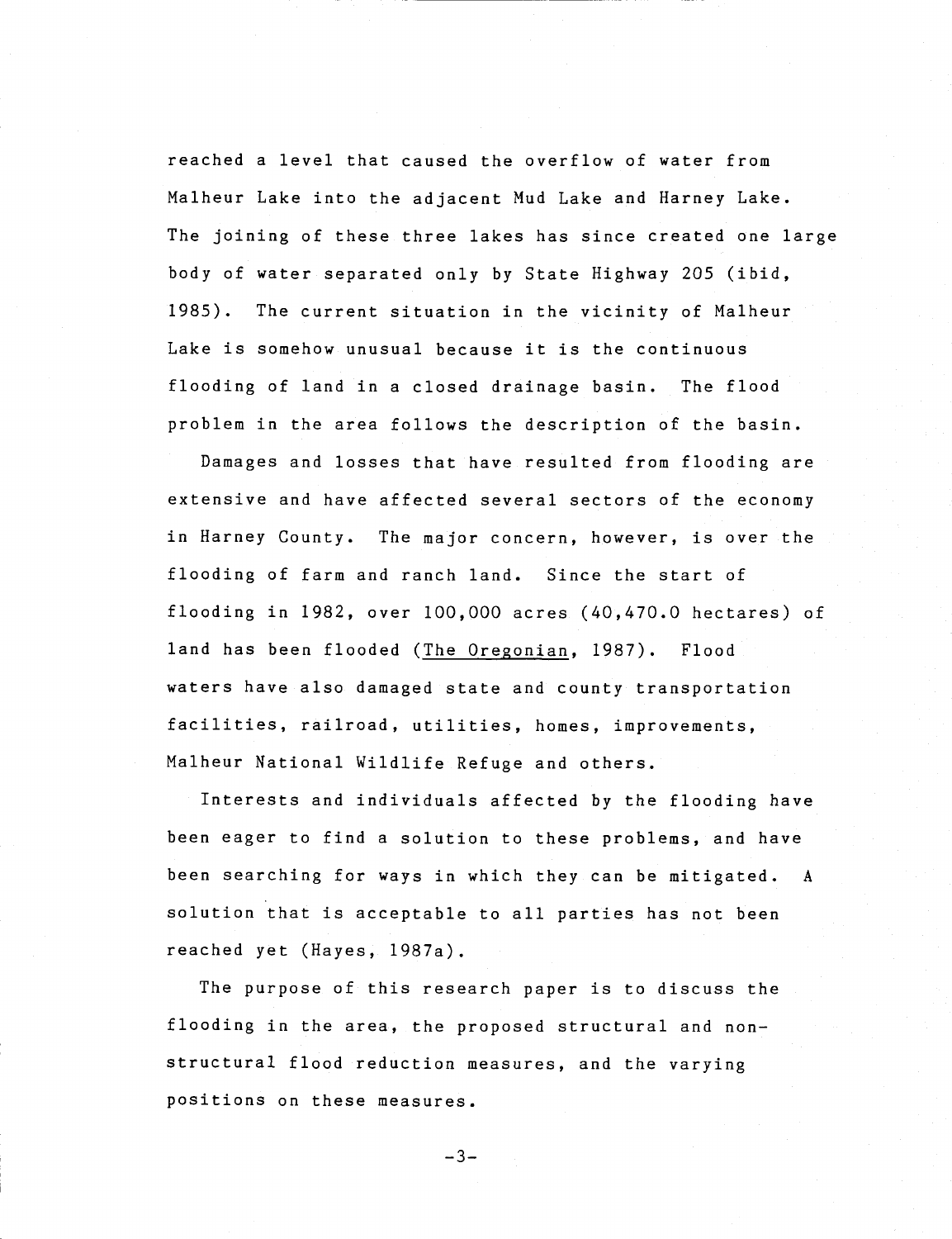#### II. A DESCRIPTION OF HARNEY BASIN

#### Physical Environment

Harney Basin is located in Harney County in Southeastern Oregon (figure 1). This basin has an area of 5300 square miles (13,727 km2) and is a closed drainage basin. The terminus of the surface waters is made up of the three lakes, Maiheur, Harney and Mud. Water flow into the lakes is provided by the Silvies and Donner und Blitzen Rivers and Silver Creek (USDA, 1967). The flow period into the lakes usually lasts from late fall through early summer.

The climate of Harney Basin is semi-arid with average annual precipitation of 8 inches (20.3 cm) or less in the low-lands and close to 35 inches (88.9 cm) in the mountainous surroundings (US Army Corps of Engineers, 1986). The growing season in the area also varies with elevation. Areas of relatively low elevation usually have a growing period of between 90 to 120 days while upland areas have a growing period of between 60 and 90 days (USDA, 1967).

In a closed drainage basin, water level is controlled by three means: precipitation, natural evapotranspiration, and by man-made means such as canals. With increased flow of water into the basin's terminus and the lack of natural, and artificial means to reduce the amount of water, the water level would rise. Such has been the case in Harney Basin.

Above normal precipitation in Harney Basin that surpassed

 $-4-$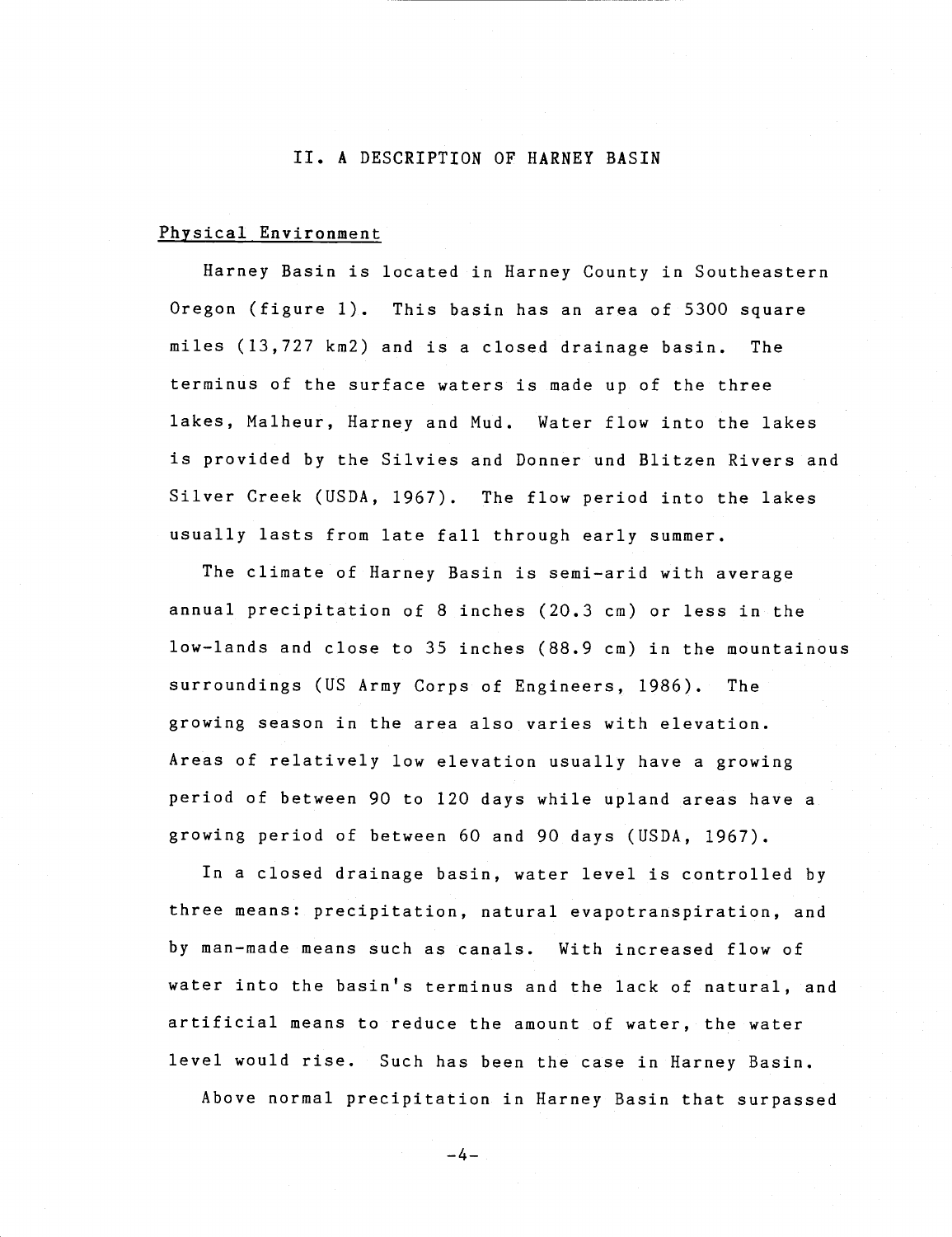the rate of evapotranspiration, resulted in increased water level in Malheur Lake. Malheur Lake, which is the largest lake in the basin, started to rise above the normal 4093 fmsl (1247.5 mmsl) in 1982 (Wahab, 1987). When water level reaches an elevation of 4093 fmsl (1247.5 mmsl) in Malheur Lake, it flows into the adjacent Mud and Harney Lakes (US Army Corps of Engineers, 1985). Since the prehistoric outlet of Naiheur Lake into the Malheur River has been plugged by geologic activities in the area, there is no outlet for excess water to leave the basin (ibid, 1986a). The result has been extensive flooding in the vicinity of Malheur and Harney Lakes.

Other factors that may have contributed to increased water in the lakes are direct precipitation on the lakes and lower summer temperatures (National Weather Service, 1984).

#### Natural Resources

As a typical rural area, land and water are two of the most important resources available to the people and other life-forms in Harney Basin. Rivers of the basin such as the Silvies, Donner und Blitzen, and Silver Creek are used extensively for irrigation, recreation and as fish and wildlife habitats (US Army Corps of Engineers, 1985). Even though climatic and soil conditions are harsh in Harney Basin, the agriculturally productive land is extensively used for cattle raising and the growing of forage and limited commercial crops (ibid, 1985).

-5-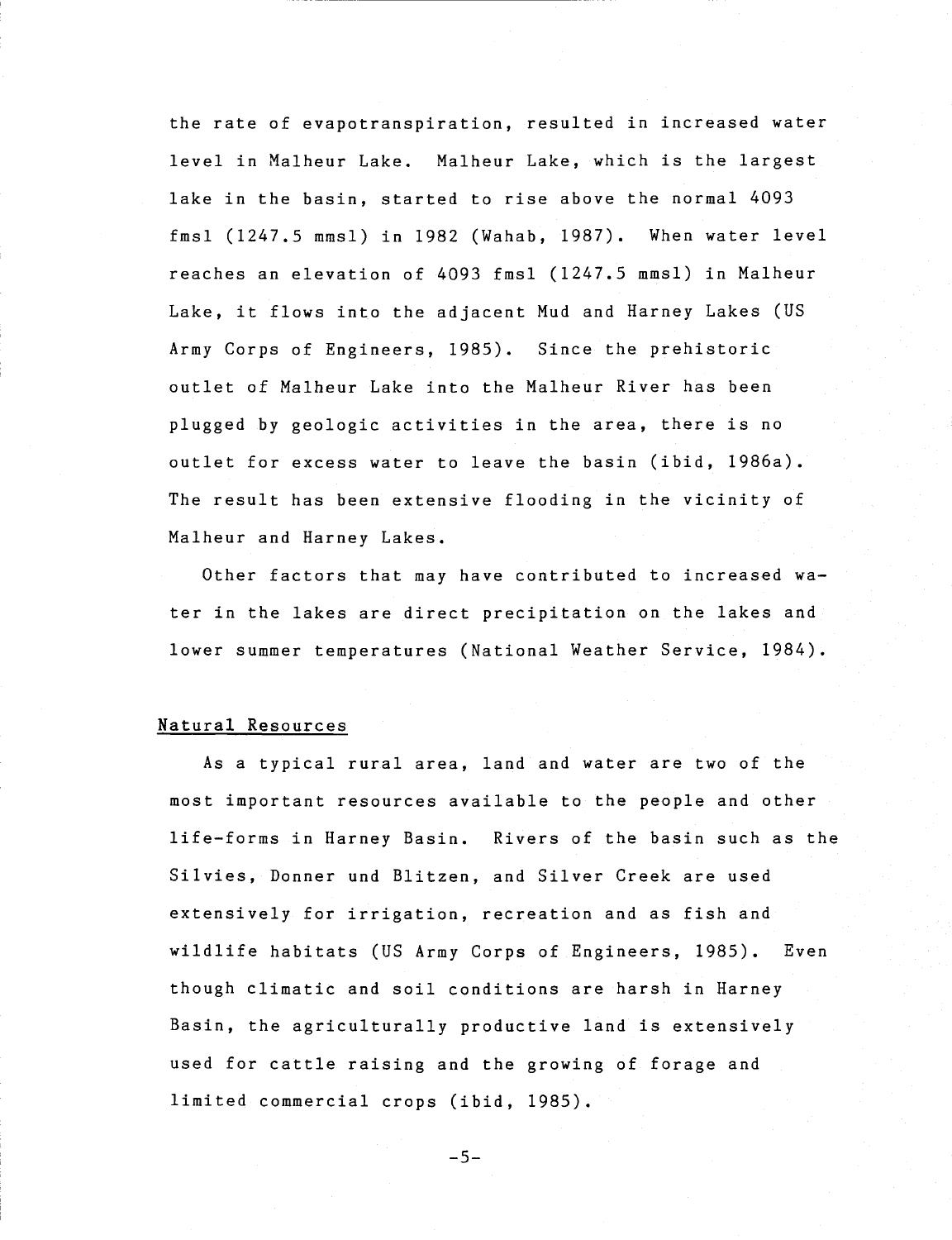Land use practices have a direct influence on the yield and quality of water in Harney Basin and as a result, much of the economy of the basin (USDA, 1967). Agricultural productivity in Harney Basin is directly influenced by the use of water. Approaches to water use and management are summarized as follows (USDA, 1967, p.22):

"The major water use in the basin is irrigation of pasture and hay crops. Because the water supply is limited and the nature of the runoff is seasonal, there are many problems involving water use including flooding, erosion, and drainage. In general, the diversion of flood waters early in the spring and wild flooding are the present methods of irrigation water management. Some reservoir storage is available for supplemental irrigation, but this storage is not adequate to provide water for all crop-land developed for irrigation."

Another natural resource available in Harney Basin is the Maiheur National Wildlife Refuge. In 1908, an area of 184,000 acres (74,460.0 hectares), including 102,000 acres (41,270.0 hectares) of the surface area of Maiheur and Harney Lakes, were set aside as the Maiheur National Wildlife Refuge (State Water Resources Board, 1967). This resource plays an important role in providing nesting grounds for the migratory waterfowl.

The management objectives for the refuge include the increased use and production of waterfowl, the conservation of water and provision of habitat during periods of subnormal water supply (USD1, Fish and Wildlife Service, 1962).

Harney Basin has a large forested area which is con-

 $-6-$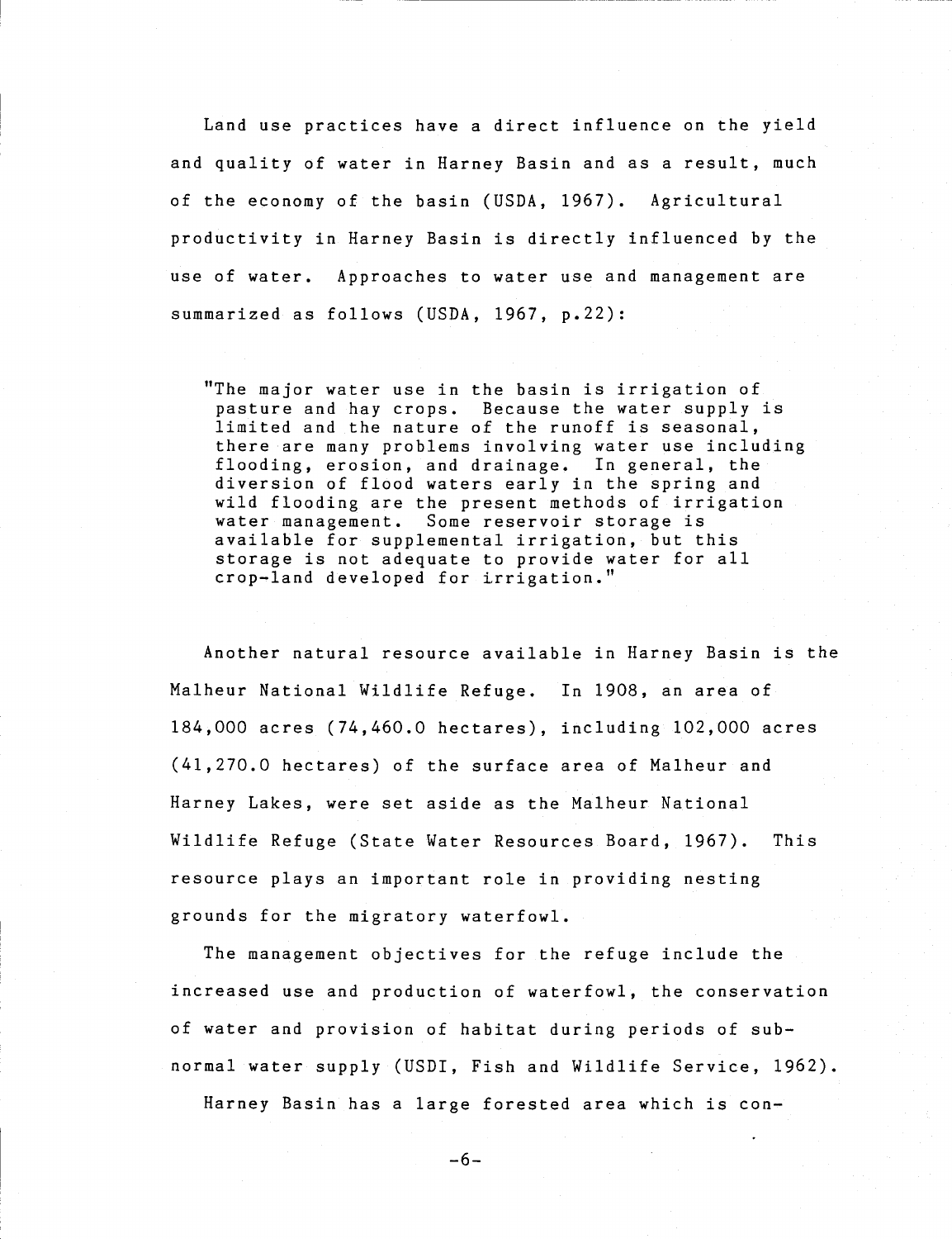sidered a main resource and contributor to the economic well being of Harney County (State Water Resources Board, 1976).

Tourism is also considered to be a resource and economic contributor in Harney Basin and County (US Army Corps of Engineers, 1986a).

The above mentioned resources, and/or economic activities dependent on them, have been affected by the flooding of Malheur Lake in one way or another. Since these resources are vital to the economy of Harney County, mitigation is sought by the residents of the area. This will be addressed in the latter sections of this paper.

# Economic Background

Harney Basin was settled by the American Indians long before the first Hudson Bay Company trappers went into the area for fur trading purposes in 1826 (Brimlow, 1951). This trapping expedition by Hudson Bay Company trappers was followed by several more expeditions, but 1843 was the first year that cattle herds were driven into the area (ibid, 1951). Cattle production still remains as a prominent economic activity in the basin.

People who settled in Harney Basin after 1843 found the area attractive for stock raising purposes. There were abundant water and wild hay meadows which could easily be utilized for the needs of livestock producers (ibid, 1951). Later, certain developments in diking, drainage improvement, and water spreading were made in order to enhance livestock

 $-7-$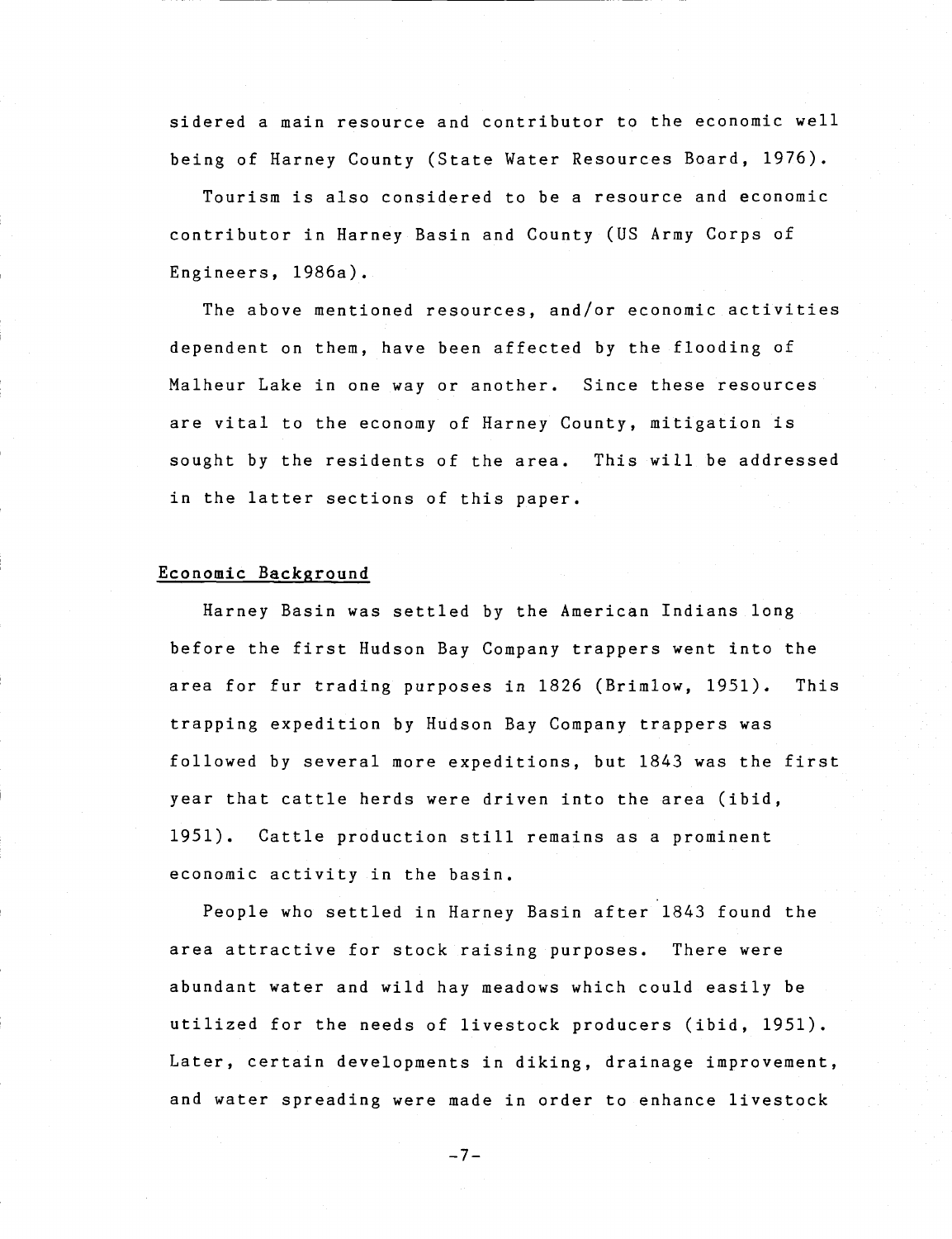production (State Water Resources Board, 1967).

The Homestead Acts of the 1800s and early 1900s, in addition to other legislative acts such as the Desert Land Act of 1877, were the main forces behind encouraging settlers to settle in Harney Basin (ibid, 1967). These settlers, however, realized that dry-land farming was not the most economical way of life. The problem of seasonal dryness initiated the need for the improvement of irrigation methods in the late 1800s (Brimlow, 1951).

The basin has remained mainly a livestock producing area. This includes agriculture which consists mainly of producing forage crops for livestock. Because of the short growing season in the basin, there is little commercial crop production (US Army Corps of Engineers, 1986a).

Harney Basin has approximately 6,377,600 acres (2,580,940.0 hectares) of land which is used for the following purposes (State Board of Water Resources, 1967): 1. Rangeland 5,279,800 acres (2,136,670.0 hectares) 2. Forests 779,400 acres (315,410.0 hectares) 3. Cropland 262,700 acres (106,310.0 hectares) 4. Towns, roads etc. 55,700 acres (22,540.0 hectares)

#### III. THE FLOODING OF MALHEUR LAKE AND DAMAGES CAUSED

The water level started rising over the normal 4093 fmsl  $(1247.5$  mmsl) average in 1982 and eventually reached  $4102.56$ fmsl (1250.4 mmsl) in May of 1986 (figure 2). This rise of

 $-8-$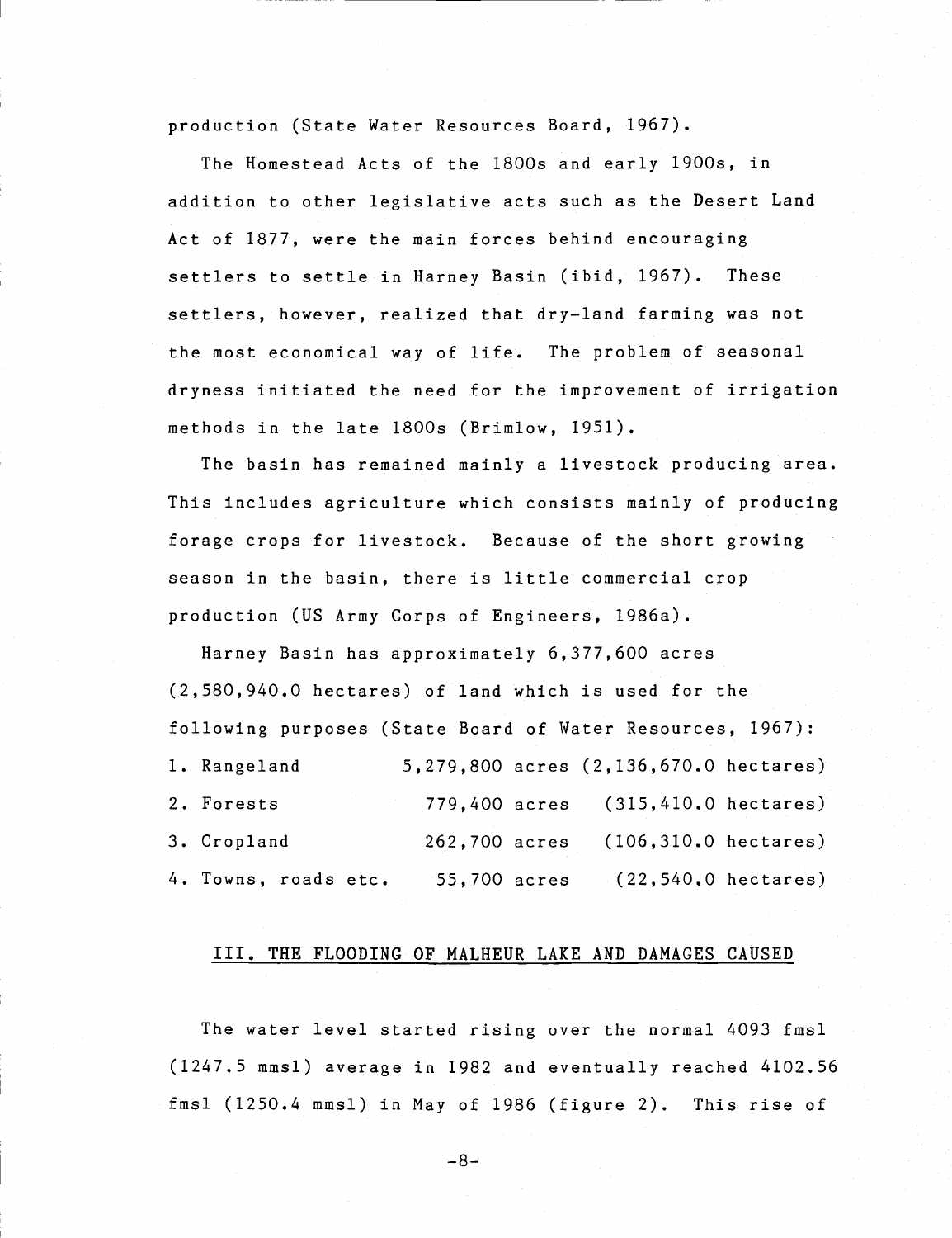

Figure 2 Source: US Army Corps of Engineers, 1986a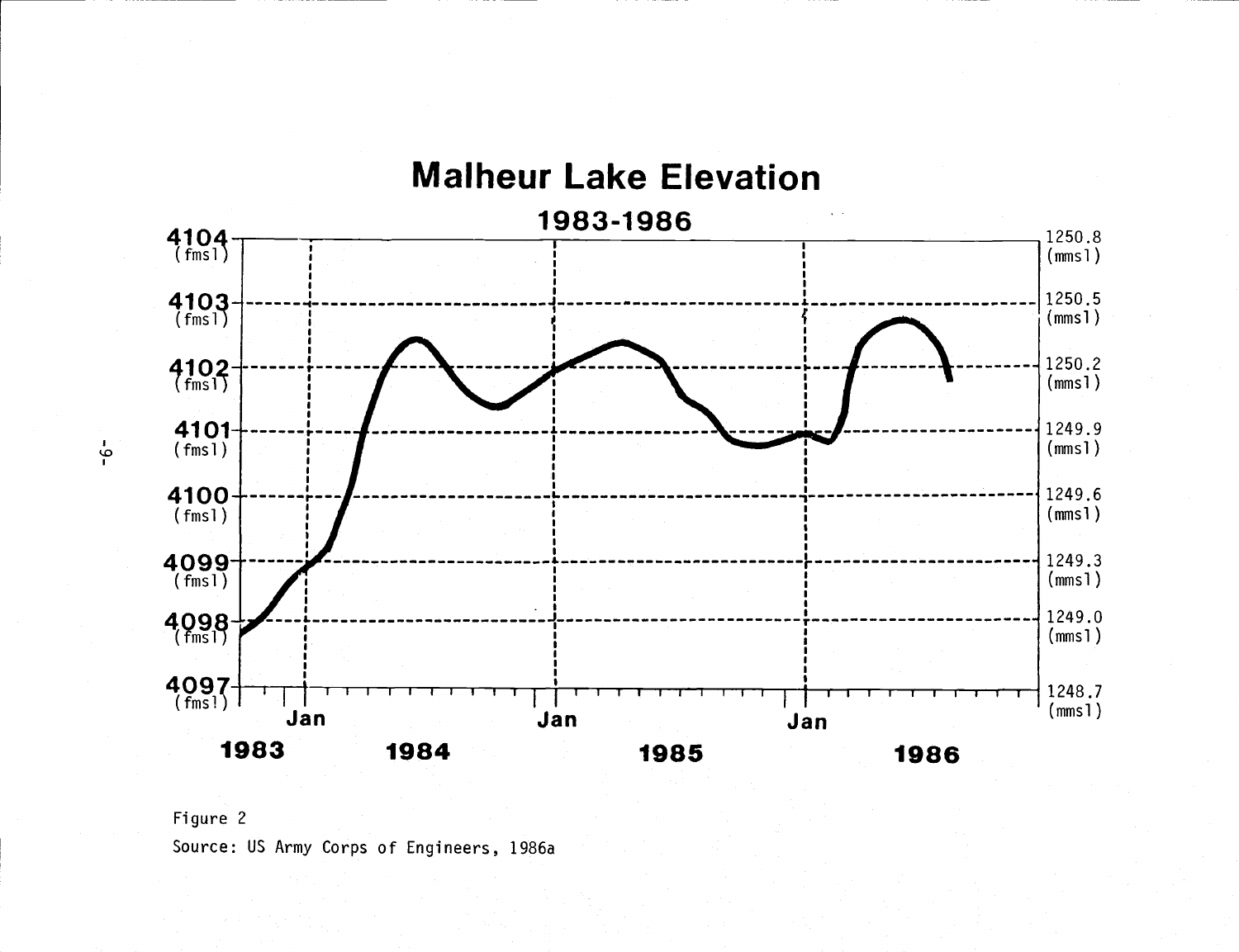9.56 feet (2.9 meters) in water level has caused the flooding of over 100,000 acres (40,470.0 hectares) of land in the vicinity of Malheur and Harney Lakes (figure 3). Even though the water level in the two lakes stabilized in May of 1986 and has been on a decline since then (The Oregonian, 1986b), damages caused by flooding still remain extensive. Water level has dropped from 4102.56 fmsl (1250.4 mmsl) in May of 1986 to 4100.9 fmsl (1249.9 mmsl) in May of 1987 (Anderson, 1987).

Below is a summary of damage categories, estimated through 1985 when Maiheur Lake reached an elevation of 4102.4 fmsl (1250.35 mmsl) in May of that year (US Army Corps of Engineers, 1986a):

A. Agricultural Land - The flooding has put out of production about 60,000 acres (24,280.0 hectares) of agricultural land of which 90 percent was in private ownership and the remainder in federal, state, and county ownership. The value of the flooded land has been estimated to be 2,500,000 dollars. The "damming effect" resulting from the flooding of Malheur Lake (particularly to the north of the lake), has caused water logging and reduced productivity on land above the flood elevation. Farmers find it hard to get to their fields in time for spring cultivation due to water logging and roads damaged by flood (NW Economic Associates, 1985).

B. Railroad - A portion of the Burns-Hines and Ontario

 $-10-$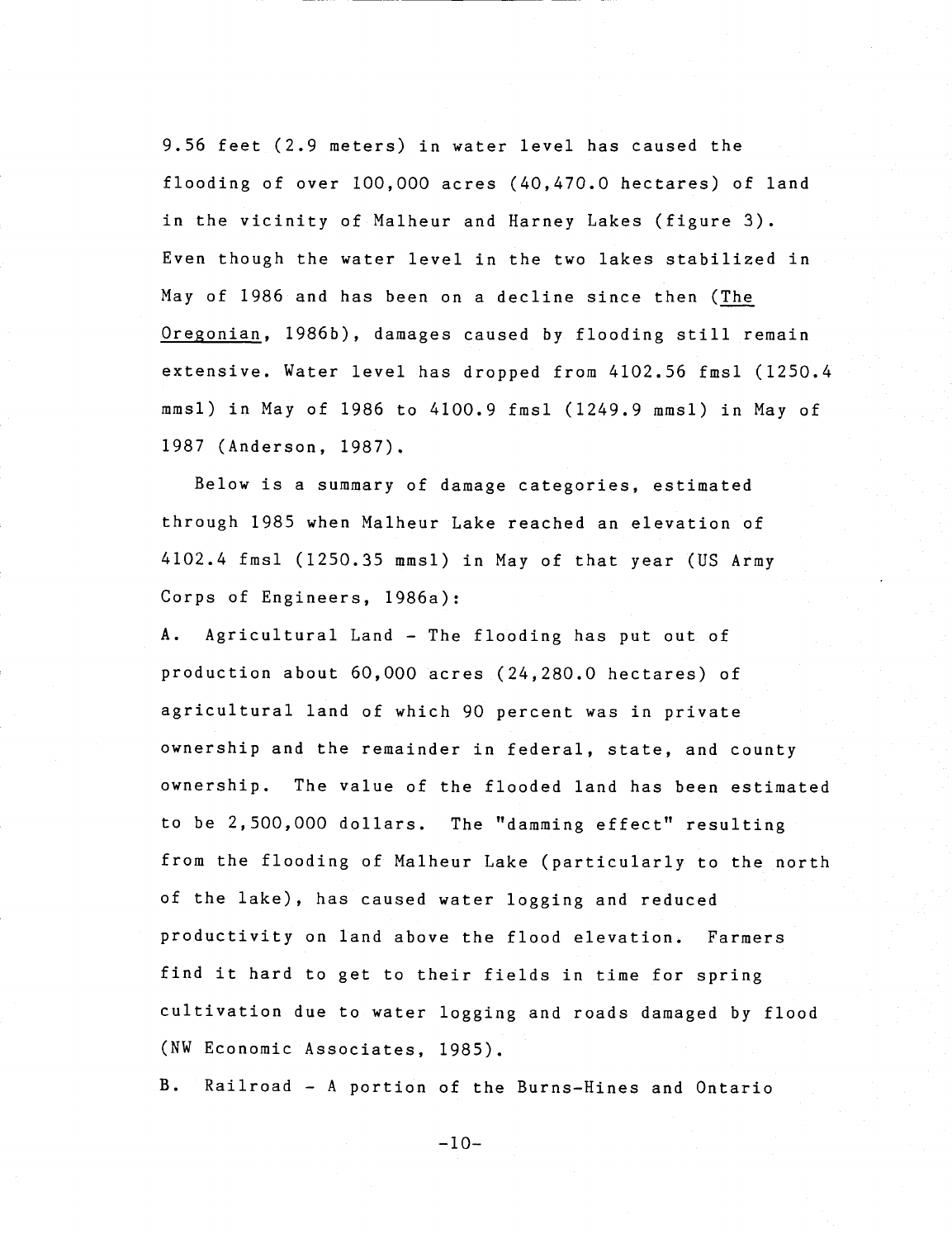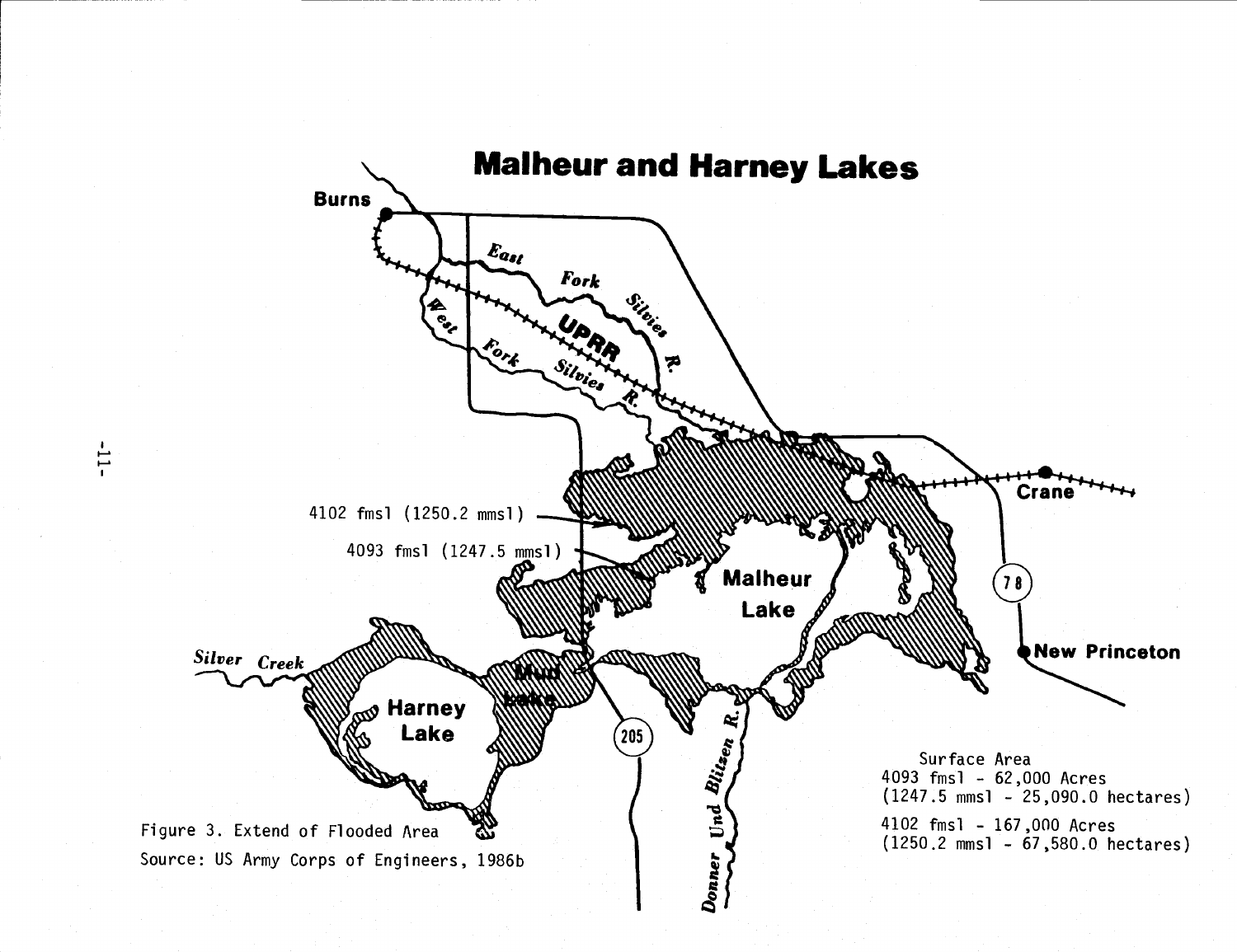branch of the Union Pacific Railroad has been flooded out and the estimated damage is calculated to be 5,900,000 dollars.

The railroad was being used for the transport of forest products which make a substantial contribution to the economic development of Harney Basin and County. C. Roads and Highways - An estimated 4,000,000 dollars damage has been caused to State Highways 78, 205 and other county roads. Some of these highways and roads have been raised several times above the flood-line.

D. Utilities - This category includes damage to telephone and electric facilities. The estimated damage is 2,100,000 dollars.

E. Improvements - The flooding has destroyed more than thirty homes and damaged several others, caused damage to wells and septic systems. Damage in dollars is 2,300,000. F. Other - It is estimated that 200,000 dollars damage has been caused to facilities on Malheur National Wildlife Refuge and another 300,000 dollars have been spent on fighting floods, temporary housing and increased travel costs. While things have gone sour for most farmers and ranchers in the vicinity of Maiheur Lake, most fish and wildlife have benefited from the flooding. Certain species that had not been seen in the refuge for many years are making a comeback. The white pelican is one of such species (Savonen, 1985).

 $-12-$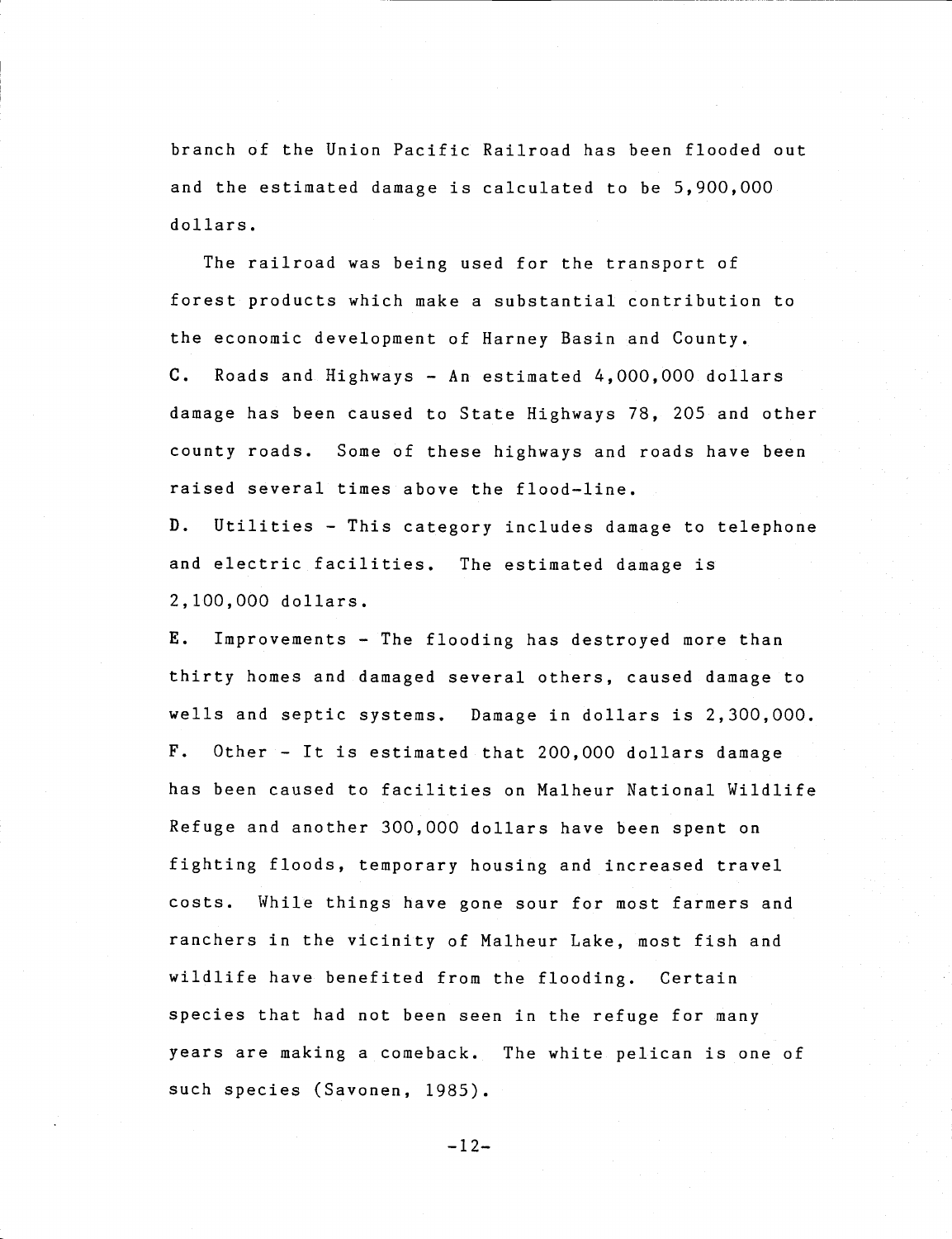The flooding has also contributed to adverse economic conditions and other indirect impacts in Barney County. Employment in retail sales, banking and insurance has dropped in Burns due to reduced income of timber products companies, ranchers and farmers (NW Economic Associates, 1985). In addition, banks have put restrictions on lending money to farmers and ranchers in the basin area; therefore, some farmers see their operations threatened due to weak financial positions (ibid, 1985).

# IV. INITIATION OF ACTION TO SOLVE THE PROBLEM

Harney Basin was declared a disaster area by Governor Atiyeh in June of 1982 (Obermiller and McLeod, 1984) and the investigation of the damage started soon after. In May of 1983, the Harney County Emergency Board submitted a disaster assessment report to the Oregon State Agricultural Stabilization and Conservation Service (ASCS), in which the extensiveness of damages and concerns of the affected people were reported (USDA, ASCS Harney County, 1983). The report indicated the concerns of the county and stated that the economic impact of the flooding was affecting the entire community and the main economic contributors in Harney County: agriculture, timber industry and tourism.

The Harney County Emergency Board proposed short range and long range solutions to the problem in order to mitigate the affected parties. These solutions were to be

-13--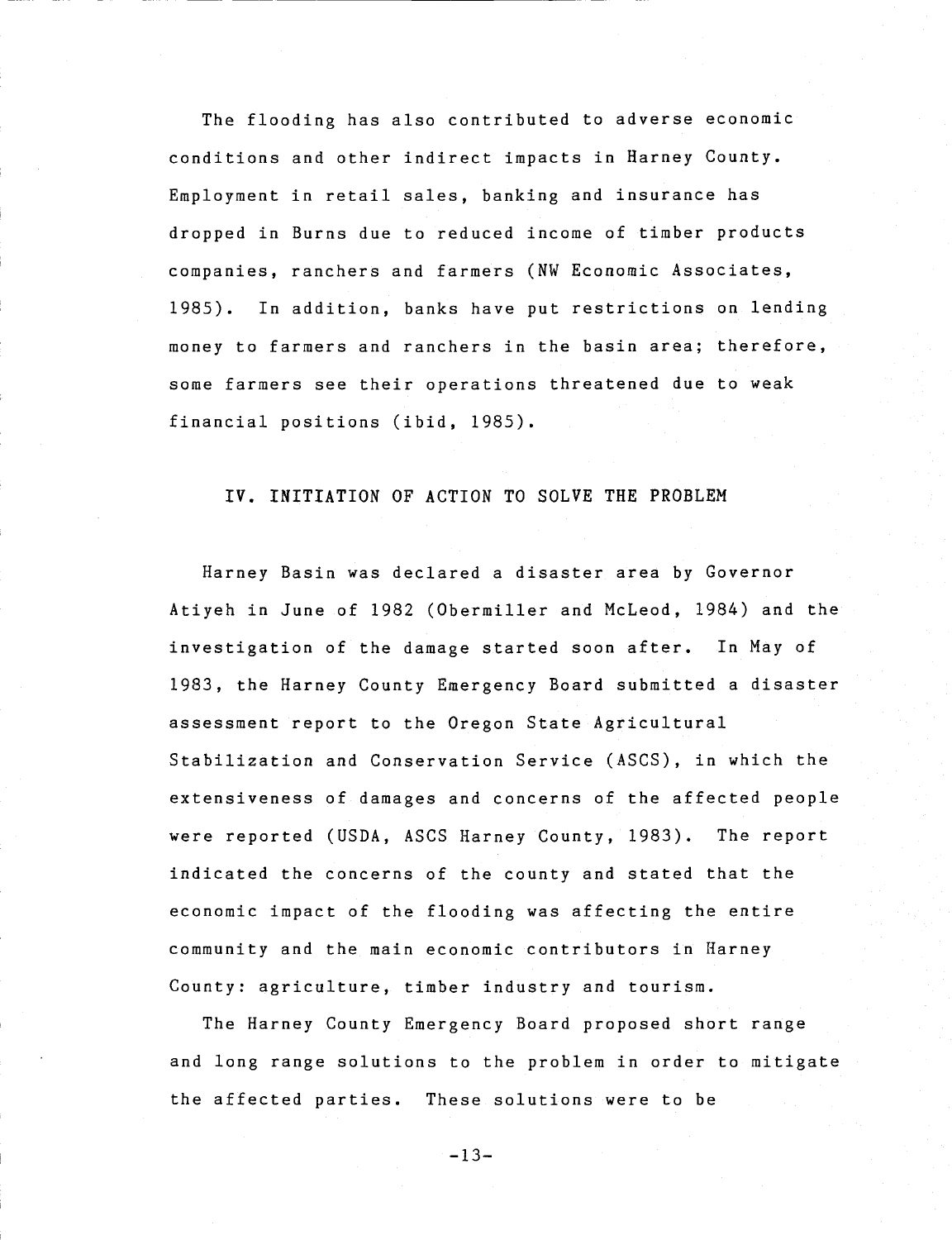implemented by the state and federal governments (ibid, 1983). In fact some were later included in the Army Corps of Engineers study and some were dropped due to their environmental impacts and/or low benefit cost ratio.

The solutions proposed by the Harney County Emergency Board included the following (ibid, 1983, p.5):

1.- Use of refuge and BLM resources by farmers and ranchers until such resources are available

2.- Provision of low interest loans through Farm Home Administration to farmers and ranchers so they can refinance their existing loans

3.- Implement an emergency feed program which would require the government to provide surplus feed to farmers and ranchers or share the cost of purchased feed

4.- Temporary exchange of use between the refuge and the affected ranchers, until the flooding subsided

5.- Flood easements to the affected ranchers and farmers inundated by high lake level

6.- Permanent land exchanges between public and private lands

7.- Guaranteed low interest operating loans for grain and alfalfa farmers

Long term solutions to the flood problem proposed by the Harney County Emergency Board included a drainage canal and upstream storage on the Silvies and Donner und Blitzen Rivers. The drainage canal later became a controversial part of the flood reduction study. The upstream storage proposal on the Silvies and Donner und Blitzen Rivers that would have reduced inflow into Malheur and Harney Lakes was dropped by the Corps of Engineers. The reasons for dropping

 $-14-$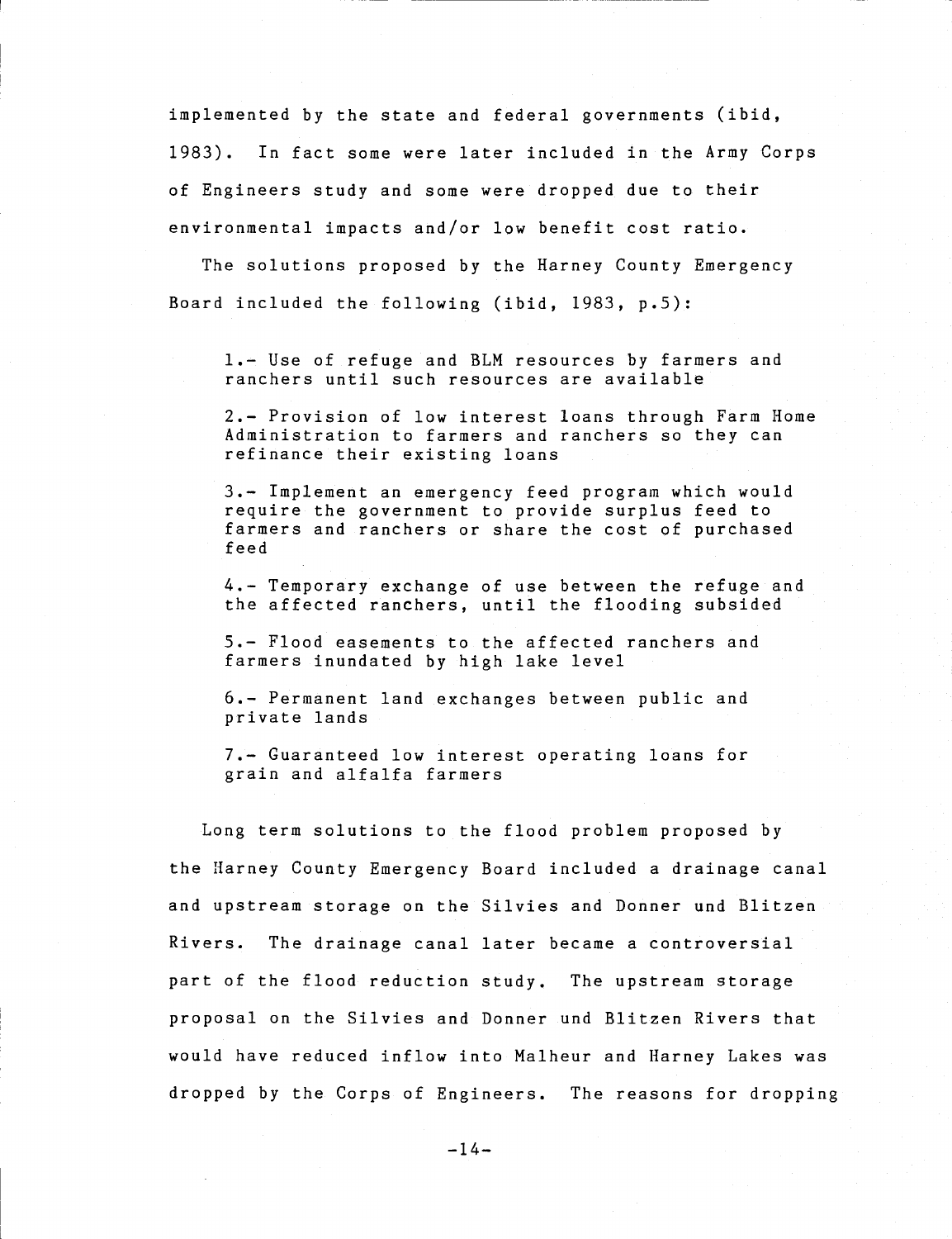the upstream storage proposal were low benefit cost ratio and environmental concerns (US Army Corps of Engineers, 1986a).

Some of the above proposed solutions, plus other alternatives, eventually became part of the study conducted by the Corps of Engineers aimed at reducing the impacts of the flooding.

# V. FLOOD REDUCTION MEASURES PROPOSED BY THE ARMY CORPS OF ENGINEERS

In order to combat and mitigate flood damage caused by the rising water level in Maiheur and Harney Lakes, the US Army Corps of Engineers, Walla Walla District, in their completed Maiheur Lake Flood Damage Reduction Study, Harney County, Oregon, Draft Feasibility Report and Environmental Impact Statement, proposed several flood reduction measures. These measures included:

1. Private and Federal Land Exchange

2. Purchase of Flooded Land by the Federal Government

- 3. Railroad Relocation
- 4. Virginia Valley Canal
- 5. Combination of Alternatives

6. No Action

The first alternative (land exchange) was dropped from further study because it was not seen as a viable solution. Joshua Warburton, the BLM district manager in Burns, in a

-15--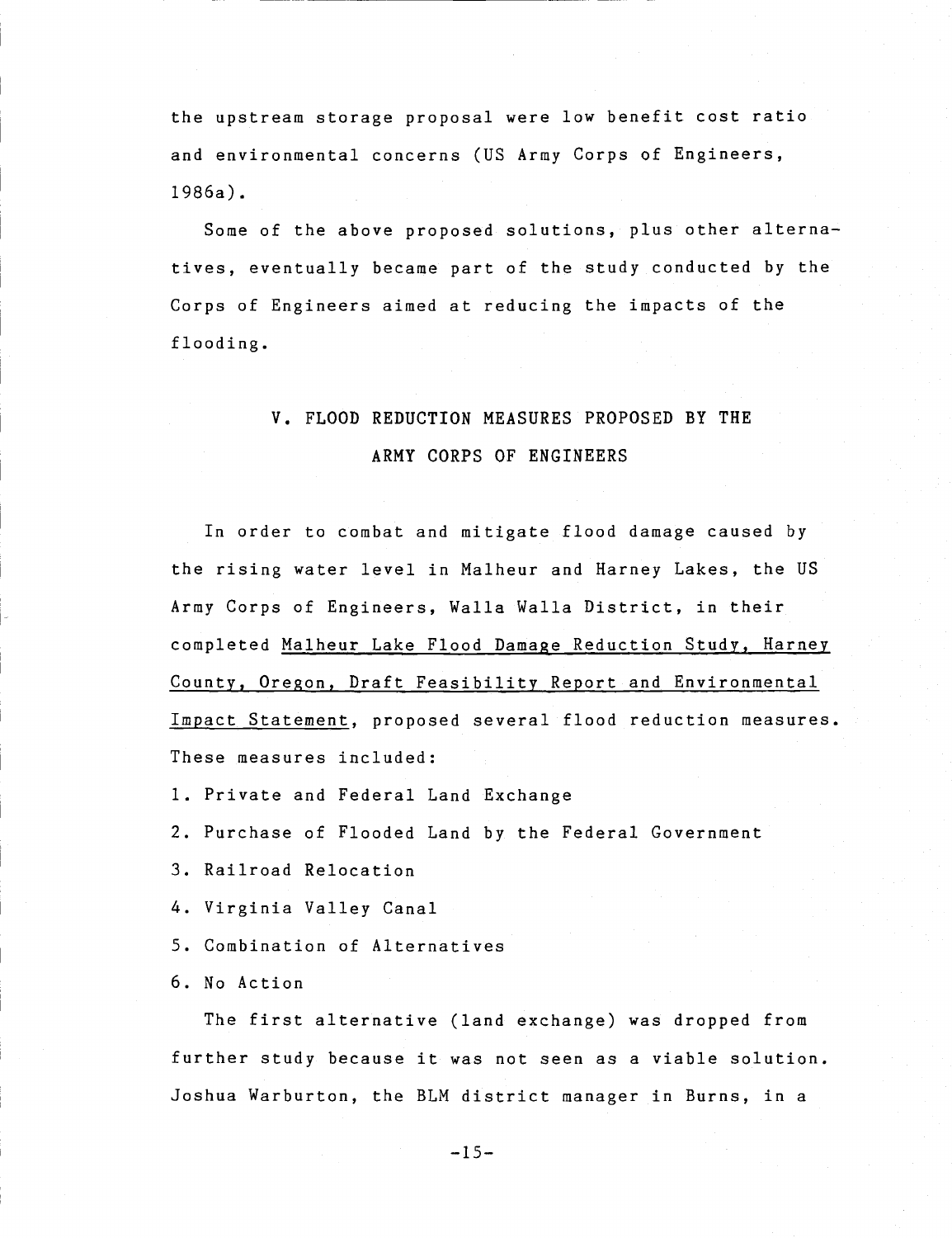letter to the Corps of Engineers, gave the following reasons for the rejection of the land exchange measure (US Army Corps of Engineers, 1985, p. D-3):

"a. The BLM did not have comparable subirrigated lands.

b. The BLM sagebrush land was very limited in acreage, was over 45 miles (72.4 km) away form the affected by flood area and was composed of isolated scattered tracts.

c. Development costs on federal lands would be exorbitant and not easily affordable by the affected ranchers.

d. Appraisals would require that much more private land be traded for than federal land received due to the flooded condition and the low values of the offered private land."

The Corps of Engineers grouped the rest of the flood reduction measures into two groups, non-structural and structural.

#### Non-Structural Measures

The non-structural approach to flood reduction in Harney Basin includes two alternatives and the combination of those two. These alternatives are (US Army Corps of Engineers, 1986a):

1. Land Purchase - The implementation of this measure includes the purchase of the flooded land by the Federal Government. There are three options in this measure and they are: the purchase of land to 4102 fmsl (1250.2 mmsl), 4099 fmsl (1249.3 mmsl) and 4095 fmsl (1248.1 mmsl).

 $-16-$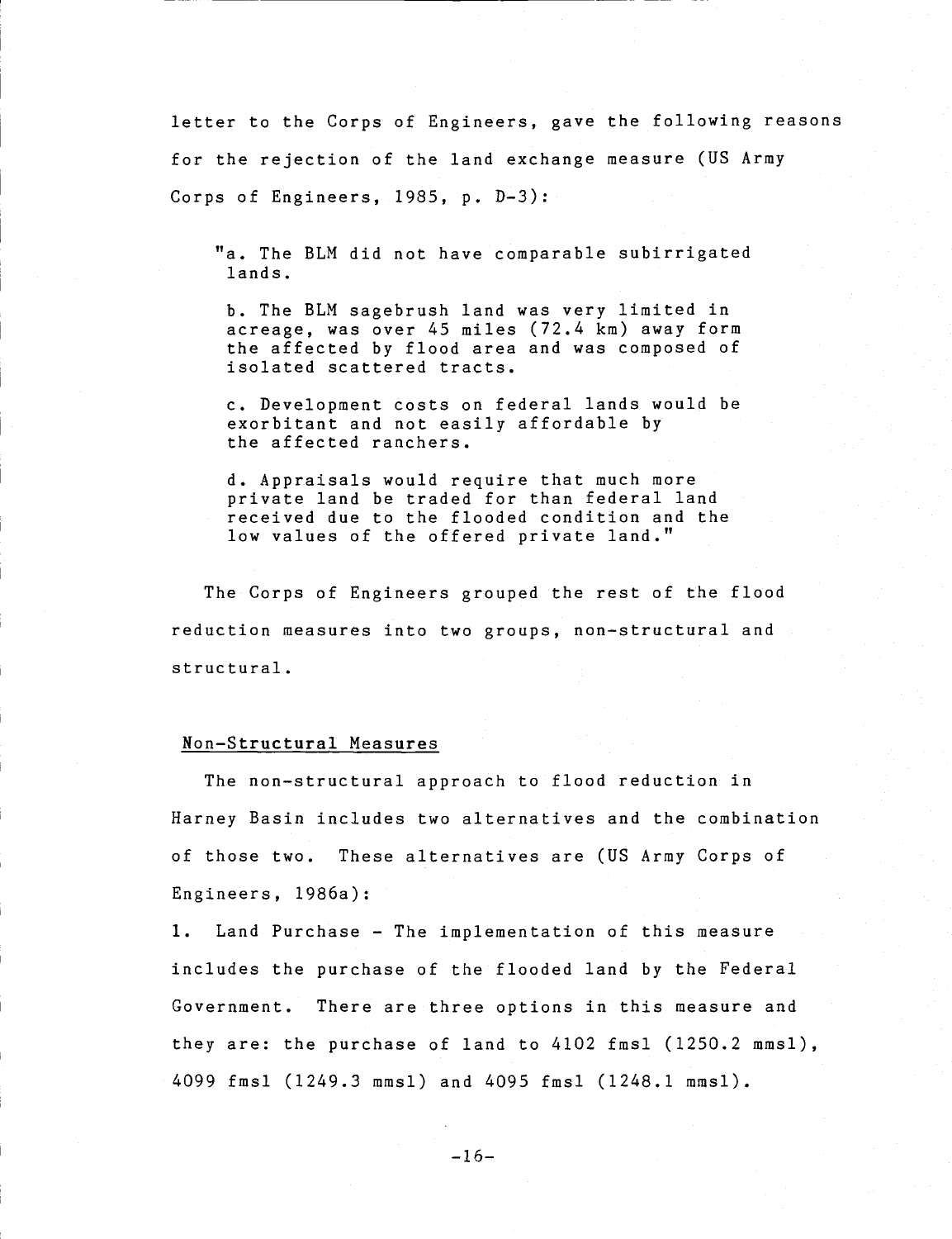Figure 4 indicates the above levels. The purchased land would then be added to the the Maiheur National Wildlife Refuge. Since the purchased land would become Federally owned, it would be the responsibility of the Federal Government to pay the total price for the land. 2. Railroad Relocation - A portion of the Union Pacific Railroad has been put out of service by flood waters. Since the railroad is vital to the timber economy of the area, the relocation of the railroad onto a higher elevation has been proposed. Three elevations, 4110 fmsl (1252.7 mmsl), 4105 fmsl (1251.1 mmsl) and 4100 fmsl (1249.6 mmsl) have been considered (figure 5). The implementation of this alternative would not benefit the farmers and ranchers who have lost their land to the flood waters. The implementation of this measure would require a non-federal sponsor to provide 25 percent of the total costs. 3. Combination of the above two Alternatives - This involves the purchase of the flooded land up to the 4095 fmsl (1248.1 mmsl) elevation and the relocation of the railroad onto a higher ground. This approach has been favored by the state of Oregon (State of Oregon, 1986). Cost sharing for the implementation of this measure would follow the patterns of the first two alternatives.

 $-17-$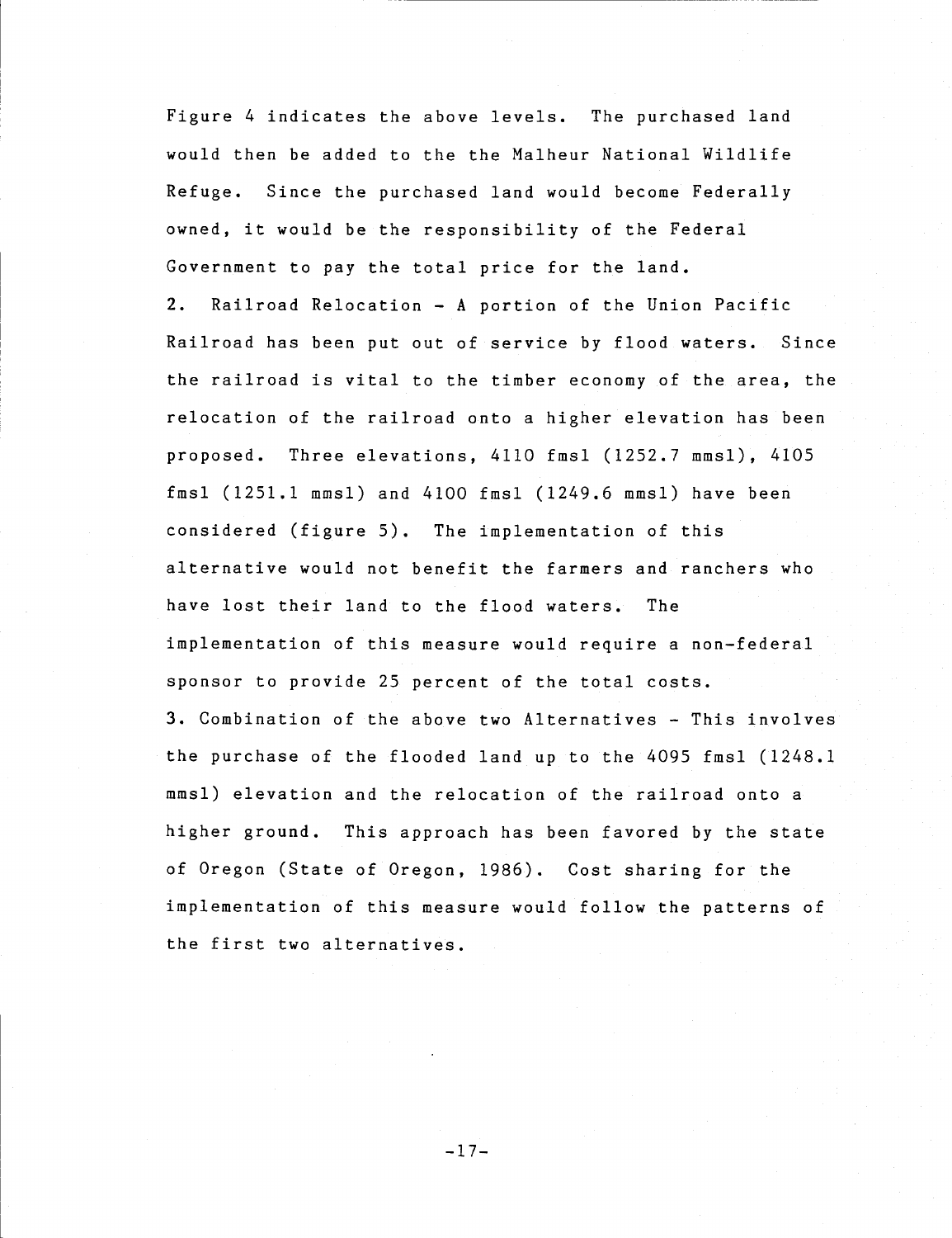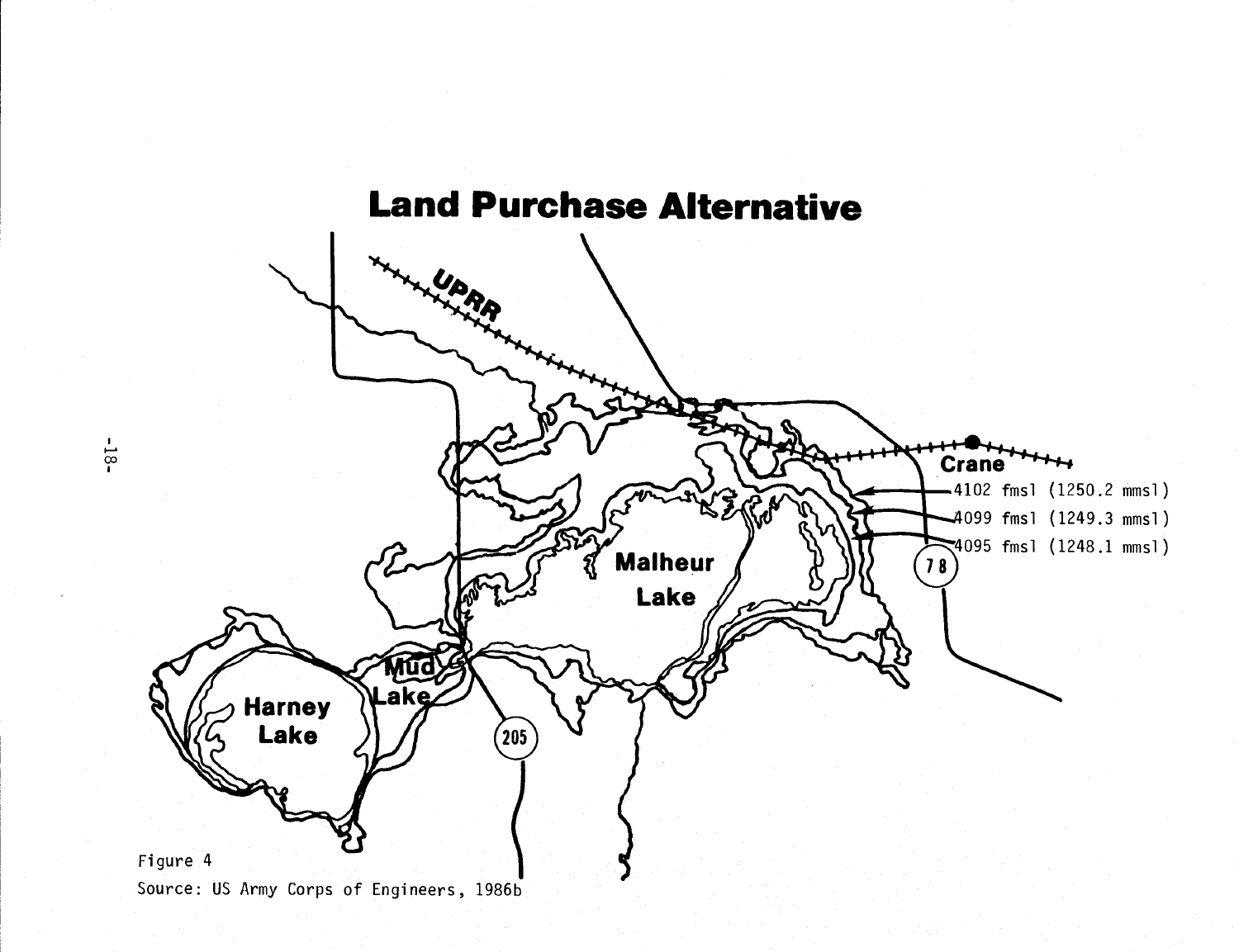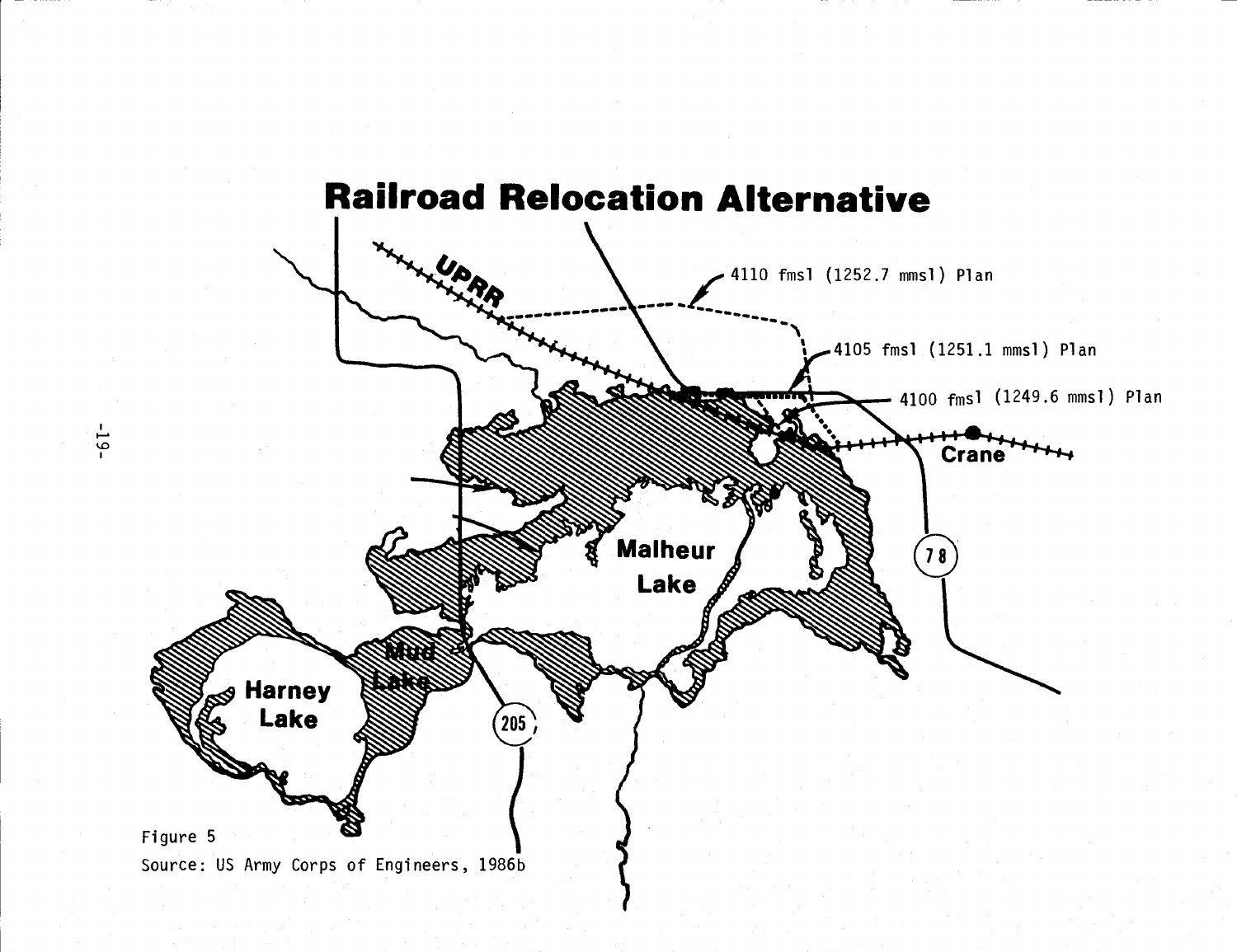#### Structural Measures

The structural measure involves the controversial 15 mile (24.1 km) long, 21 million dollar Virginia Valley Canal (figure 6). The Virginia Valley Canal would divert excess water from Malheur Lake into the Malheur River, a tributary of the Snake River. The diversion of excess water would cause the lake level to drop and eventually the flooded land could be reclaimed (US Army Corps of Engineers, 1986a). The implementation of this measure requires a non-federal entity to share 25 percent of the costs.

The no action alternative is included in the preparation of the feasibility study for formalities (ibid, 1986c&d).

# VI. VARYING POSITIONS ON FLOOD REDUCTION MEASURES

Due to divergent positions on a single flood reduction measure, no agreement has been reached on the implementation of the proposed measures. Each of the non-structural and structural measures have been rejected and/or dropped by various groups.

#### Farmers and Ranchers

Farmers and ranchers strongly support the Virginia Valley Canal alternative (Cockle, 1987). Farmers and ranchers believe that after the lake level is brought back to its normal 4093 fmsl (1247.5 mmsl) elevation, they could reclaim

 $-20-$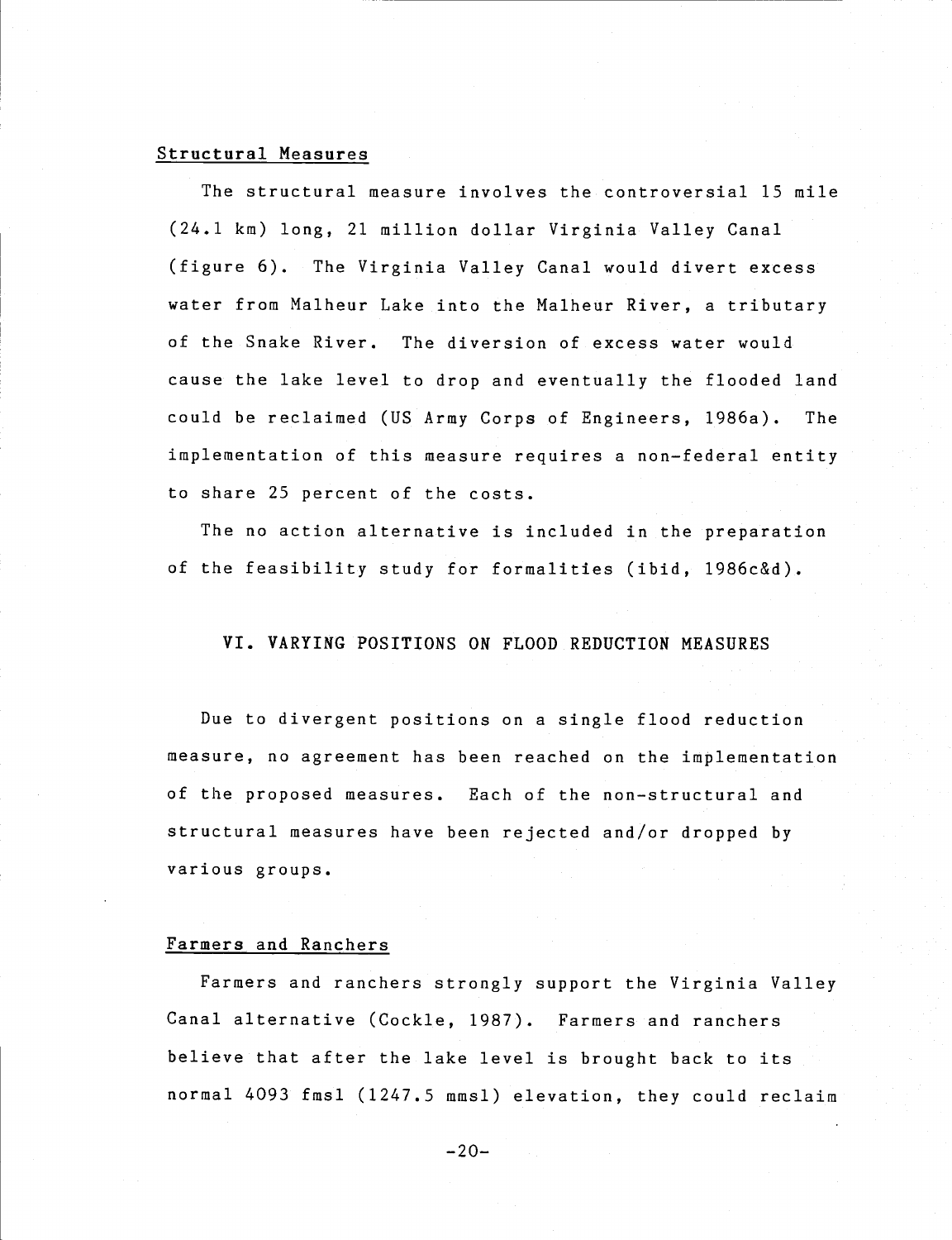# Virginia Valley Canal Alternative



Source: US Army Corps of Engineers, 1986b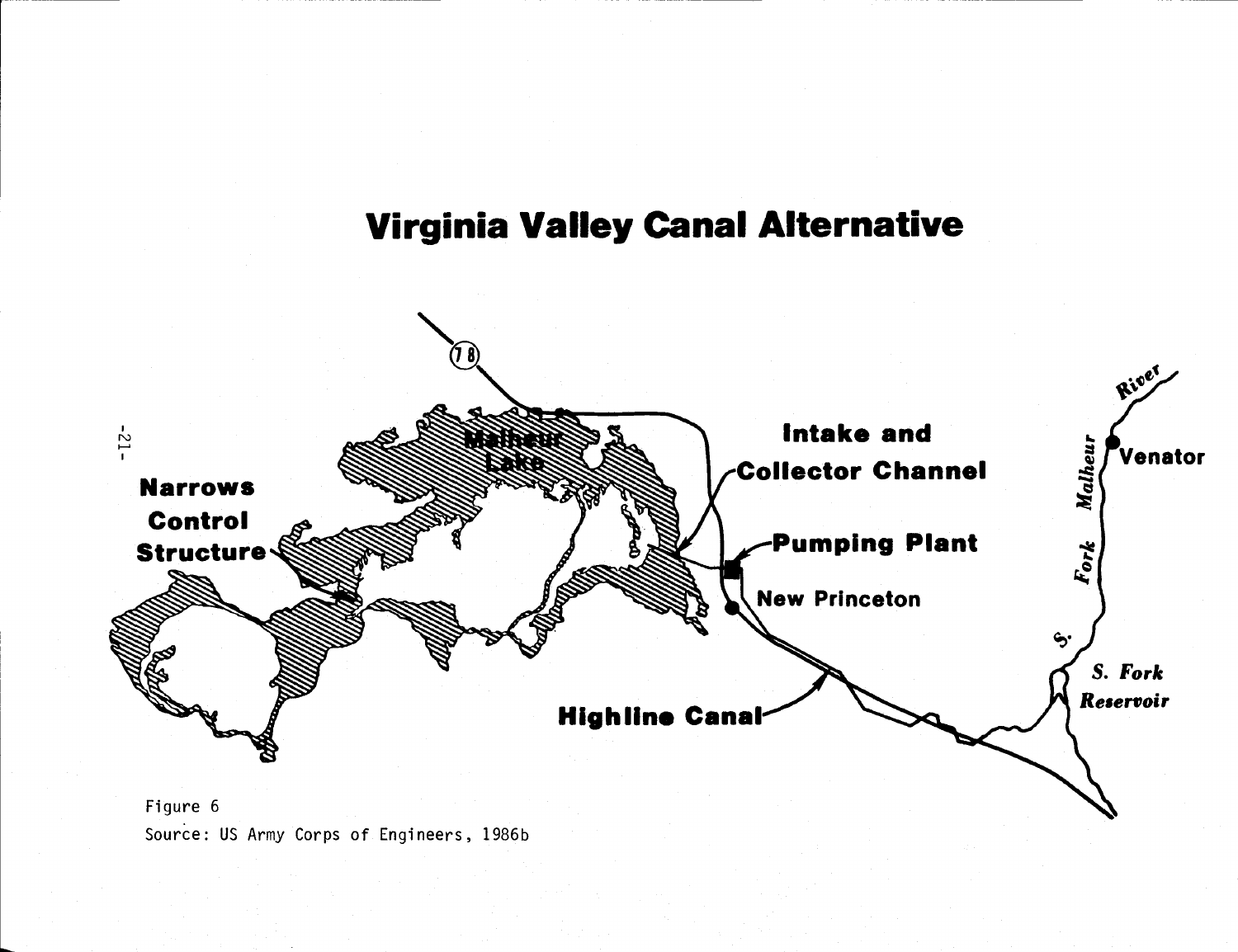their lands and continue normal operations. They also believe that without the building of the canal, "their land value would be ruined forever" (ibid, 1987). Farmers and ranchers have been the most adversely affected of all groups by the flood water and would like an immediate solution to the problem; however, the solution they favor is expensive and requires a non-federal agency to share the costs; therefore, the situation is complicated.

The issue of implementing a flood reduction measure has become a complex one. Harney County, state and federal actors, other citizen groups of the state of Oregon and environmental groups have strong interests in the issue. The non-agreement between these parties has forced the farmers and ranchers to still wait for a solution to the problem.

#### Harney County

Harney County has rejected the land purchase alternative. The alternative was rejected by the county commissioner on the grounds that the purchase of the flooded land by the Federal Government would result in the loss of tax revenues generated from the land (Hayes, 1987b). The Federal Government already owns 76 percent of the land area in in Harney county according to the commissioner (ibid, 1987b).

It should be mentioned, however, that Harney County receives 25 percent of timber receipts from the sale of

 $-22-$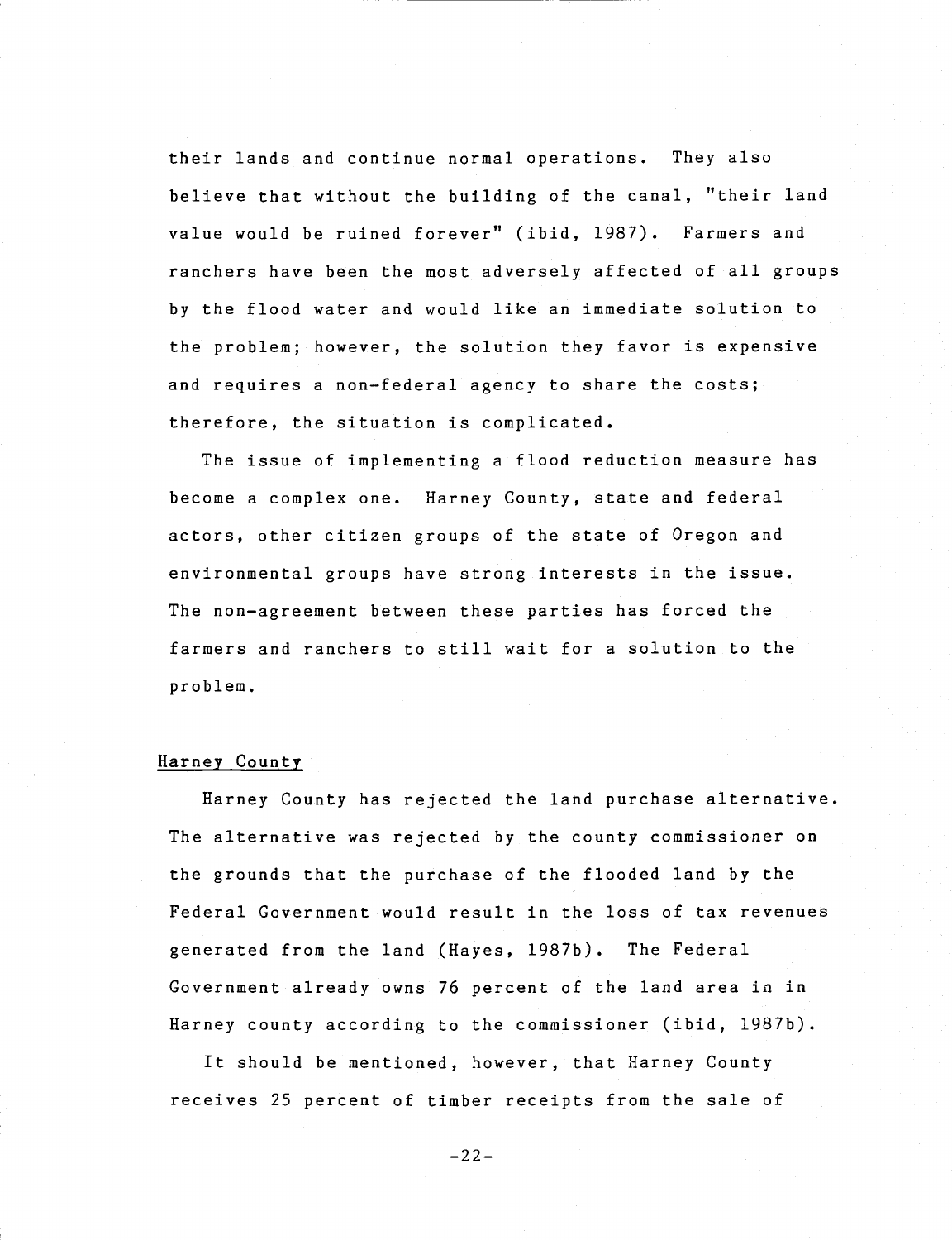timber products from the National Forests in the county (Obermiller, 1986). Due to reduced timber products sales from these forests, payments in lieu of taxes received by Harney County may have declined from 1,900,000 dollars before flooding to 1,425,000 dollars after flooding (ibid, 1986).

According to Chuck Hoyt, a BLM officer in Portland, Harney County also receives federal payments in lieu of taxes from the BLM lands in that county. In 1984 Harney County received 314,267 dollars in Pell payments, 470,168 dollars from mineral leases and 990 dollars from grazing leases from the Federal Government (Hoyt, 1987).

Harney County favors the railroad relocation and the lease of the flooded land by the federal government (Cockle, 1987). The relocation of the railroad would insure the operation of the Burns-Hines and Ontario branch of the Union Pacific Railroad. This operation is seen as vital to the timber economy of the area.

The leasing of the flooded land would leave the land in the ownership of the farmers and ranchers and on the Harney County tax roll (ibid, 1987). The land would resume production when the lake level drops to its pre-flood level.

Harney County also favors the construction of the Virginia Valley Canal in order to reduce flooding (Cockle, 1987). While Harney County would benefit from the canal, the neighboring Malheur County has opposed the construction of the canal. The downstream impacts of the Malheur Lake

 $-23-$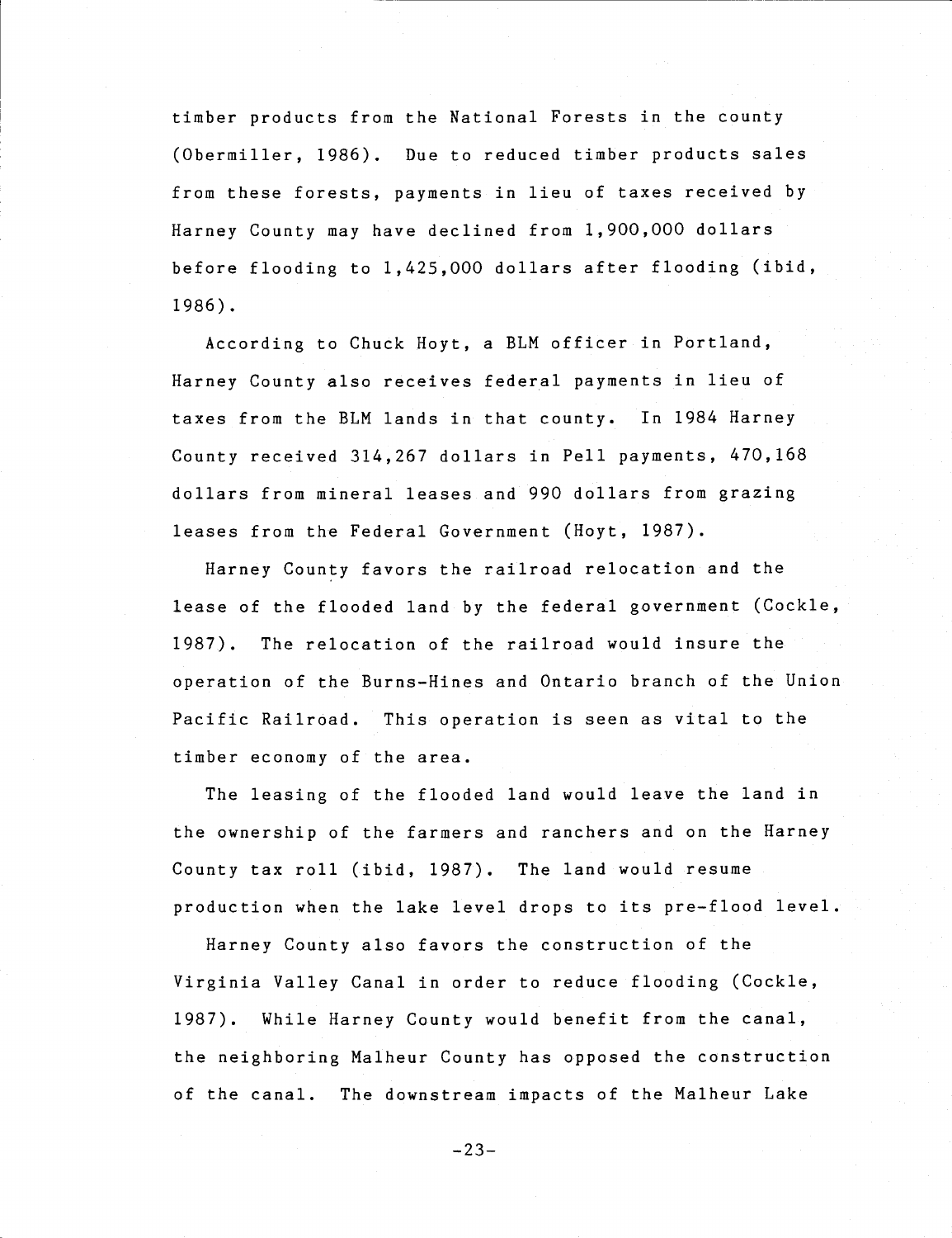water on the Malheur River system would be harmful to Malheur County according to the officials of the county. Malheur Lake water would cause bed and bank erosion in Malheur River, downstream sedimentation, damage to trout fisheries in Malheur River and would cause degradation of irrigation water withdrawn from Malheur River.

The solutions desired by the farmers, ranchers and Harney County would require millions of dollars of State and/or Federal funds. Harney County, however, seems to be unwilling to provide any funds for the implementation of any of the alternatives.

## Actors at the State Level

The position of the state government on the three alternatives was expressed in a letter that Governor Atiyeh sent to the Corps of Engineers district office in Walla Walla. Atiyeh opposed the construction of the Virginia Valley Canal and added that, "Public testimony strongly opposed the structural alternative because of the high construction costs, uncertainty of the proposed relief, the amount of time needed to build the canal and the potential environmental damage to the natural resources in the area" (State of Oregon, 1986). The position of the state on opposing the canal was supported by the State Department of Natural Resources and Department of Fish and Wildlife (The Oregonian. 1986a).

State level support was indicated for the non-structural

 $-24-$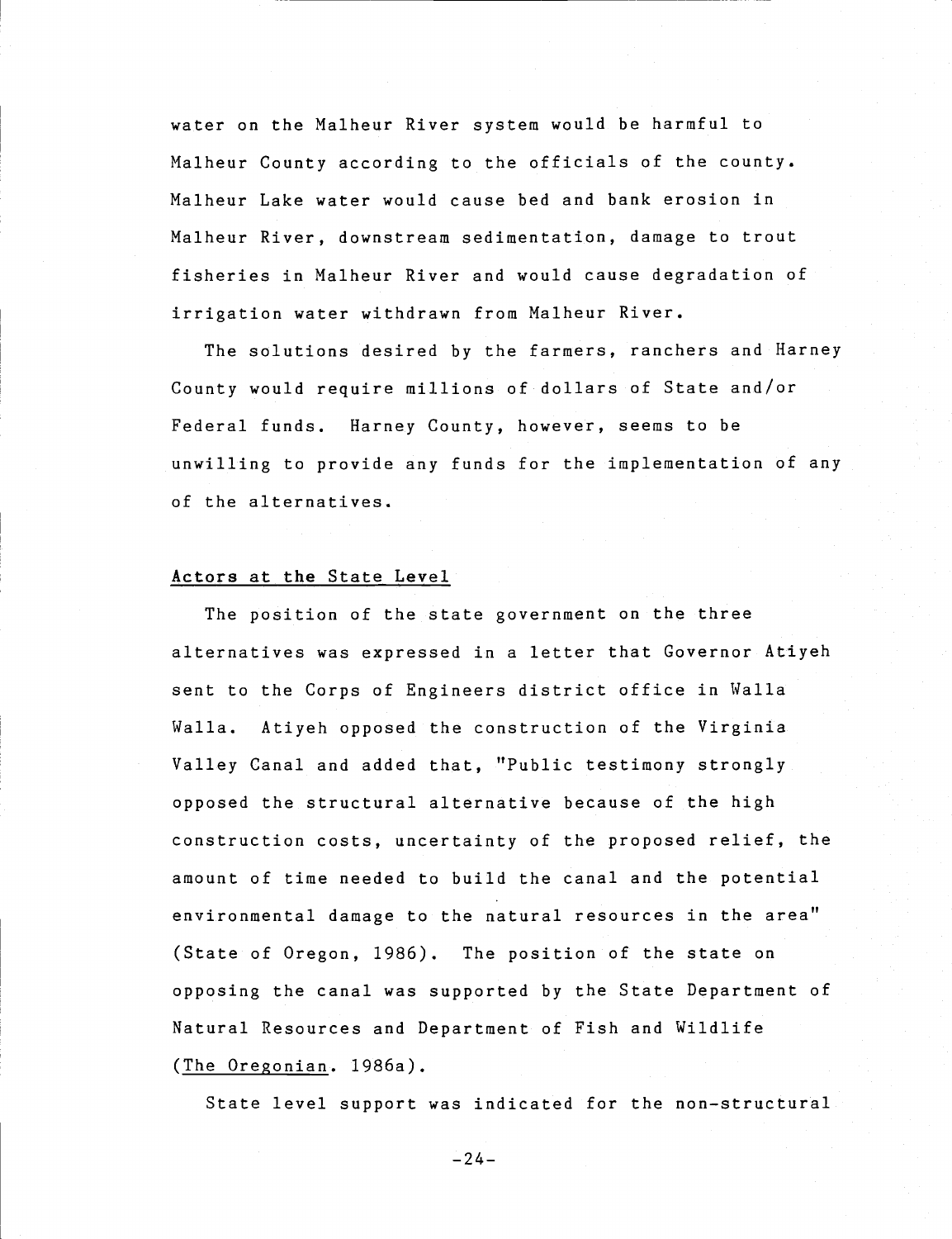alternative involving the purchase of the flooded land by the Federal Government up to the 4095 fmsl (1248.1 mmsl) elevation and the relocation of the Union Pacific Railroad onto a higher ground (Hayes, 1986).

The State of Oregon also supported the lease of land by the federal government. However, it was indicated by the Governor that the 25 percent expense money to be provided by a non-federal agency was not available from the state (State of Oregon, 1986).

# Actors at the Federal Level

The US Army Corps of Engineers finally concluded their studies in December of 1986. The Corps of Engineers, who did extensive study of the flood problem, finally dropped the plan for building the Virginia Valley Canal in December of 1986 (Hayes, 1987a). The canal option was dropped due to a low benefit/cost ratio and opposition from environmentalists, private citizens, fish and wildlife officials at both State and Federal levels, Maiheur County and the State of Oregon (ibid, 1987a).

In January of 1987, Col. James Royce, chief engineer for the Corps of Engineers, Walla Walla District, indicated that Federal Government participation in implementing the flood reduction measures would not be recommended (ibid, 1987b). Royce was quoted as saying, "It is not appropriate to recommend federal involvement in railroad relocation, as the railroad is a singly owned property and relocation could

 $-25-$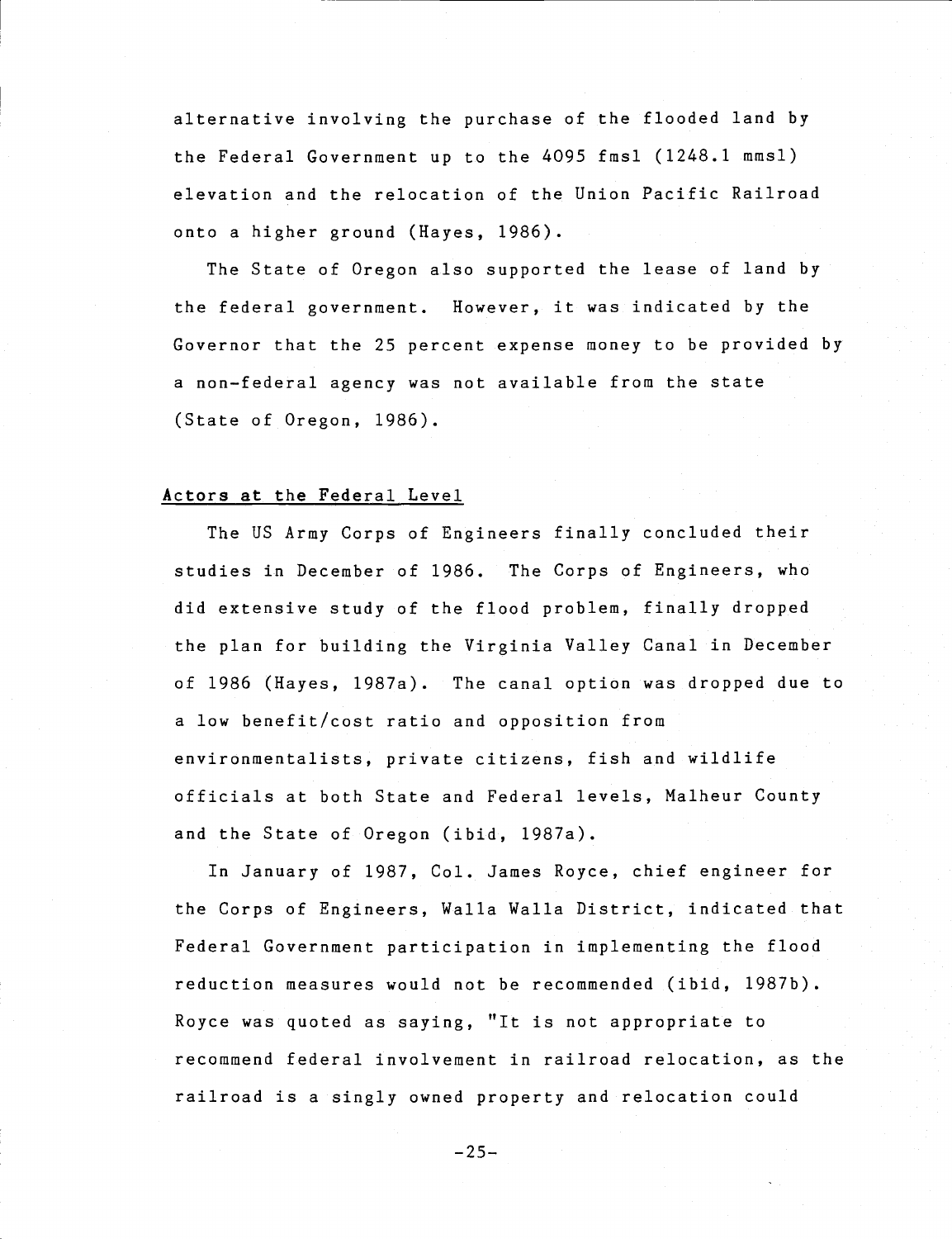effectively be accomplished through individually implemented action without federal participation." In another interview, Royce indicated that the situation in Harney Basin could be an exception, but the policy adopted by the Corps of Engineers prohibits the Corps from using emergency flood control funds for projects that would benefit a single owner such as the Union Pacific (ibid, 1987a).

The idea of the flooded land purchase by the Federal Government was also rejected by the Corps of Engineers. The reason given was that no non-federal actor had agreed to pay the 25 percent share of the expenses (ibid, 1987b).

#### Other

The positions of the three governments on the flood reduction measures in the vicinity of Malheur and Harney Lakes, have been strongly influenced by the public and environmental groups. In two public information meetings held by the Corps of Engineers in Salem on April 16 and October 30 of 1986, it became obvious that the structural approach to flood reduction was overwhelmingly opposed by most citizens who testified and by representatives of environmental groups. Position letters were sent to the Corps of Engineers district office in Walla Walla and were published in the Corps of Engineers feasibility study which came out in the Fall of 1986.

Environmental groups such as the Audubon Societies of Blue Mountain and Portland, US and Oregon Departments of

 $-26-$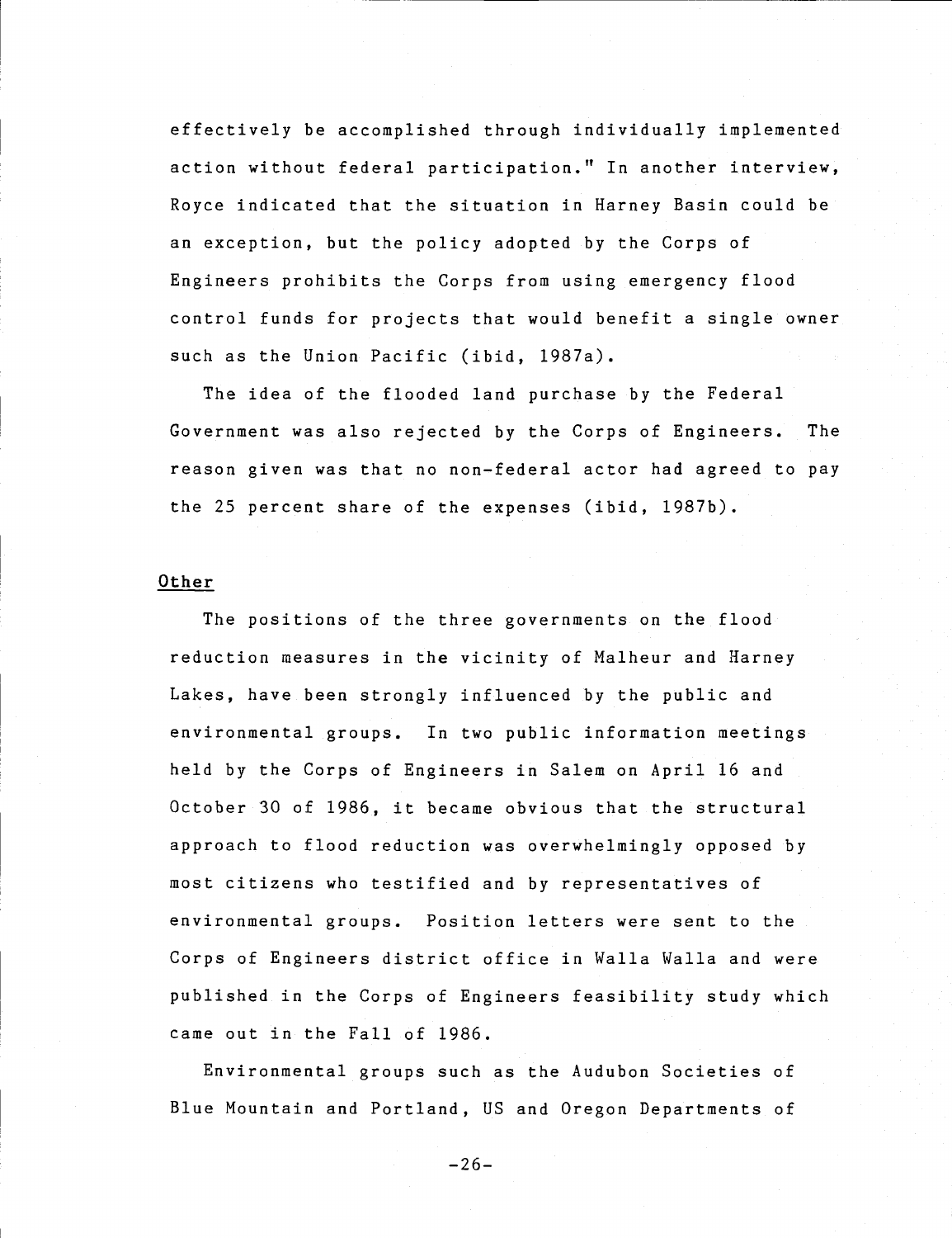Fish and Wildlife, Oregon Department of Natural Resources, Maiheur County, Vale Oregon Irrigation District and several other interests opposed the structural approach (US Army Corps of Engineers, 1986a,c&d). Opposition to the draining of Malheur Lake, via the Virginia Valley Canal, was based on the predicted severe negative impacts of the lake water on the Malheur River System, downstream irrigation, fish, wildlife and others (ibid, 1986).

The above groups did, however, agree with the implementation of the non-structural measures in order to mitigate losses by the farmers, ranchers and other affected parties.

# VII. REASONS FOR NO ACTION

The defeat of the Virginia Valley Canal seems to have led to a situation where no other alternative is seen as a viable solution by those impacted by the flooding in the vicinity of Maiheur and Harney Lakes. They think this situation of no decision has resulted from the Army Corps of Engineers' withdrawal from the flood issue. With the withdrawal of the Army Corps of Engineers and the unwillingness of non-federal agencies to provide the 25 percent non-federal share of the expenses for implementing a flood reduction measure, the Federal Government seems to show little interest in providing funding for the implementation of any of the alternatives. The question here is whether the taxpayers should be responsible for

 $-27-$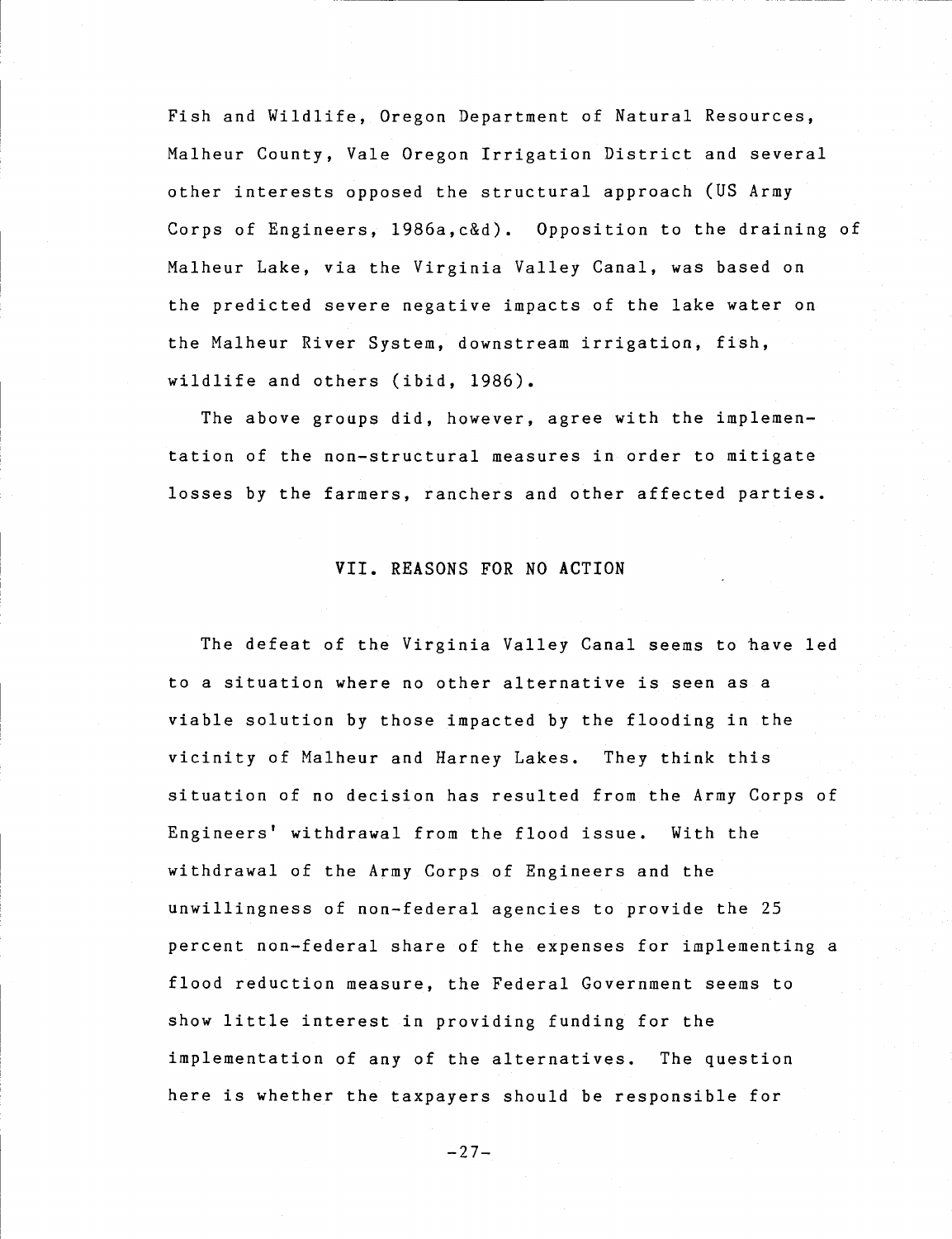providing 100 percent funding for the implementation of an alternative that would benefit a few.

The state of Oregon also seems reluctant to provide the 25 percent non-federal share of the expenses for implementing a flood reduction measure. It was indicated by Governor Atiyeh that state money was not available for providing the 25 percent non-federal share (State of Oregon 1986). The argument here could also be based on the idea whether the state taxpayers should be responsible for the implementation of a measure that would benefit a few.

The above situation still seems to hold true. In a telephone interview on May 14, 1987, Witt Anderson, Corps of Engineers Project Manager for Malheur Lake, said that state funds were still unavailable for the project. Anderson also indicated that there was no federal interest in the Malheur Lake flood project.

With a decision still months away (Cockle, 1987), the situation seems desperate for those impacted the most by flood waters: farmers and ranchers. They state that it is the responsibility of the government to apply a flood damage reduction measure to the problem.

Many lumber companies in Harney County have faced economic difficulties partially due to increased transportation costs and part of their difficulties result from a severe slump of the timber markets. They would, therefor, like to see the relocation of the flooded railroad. The railroad situation does not seem to be the

 $-28-$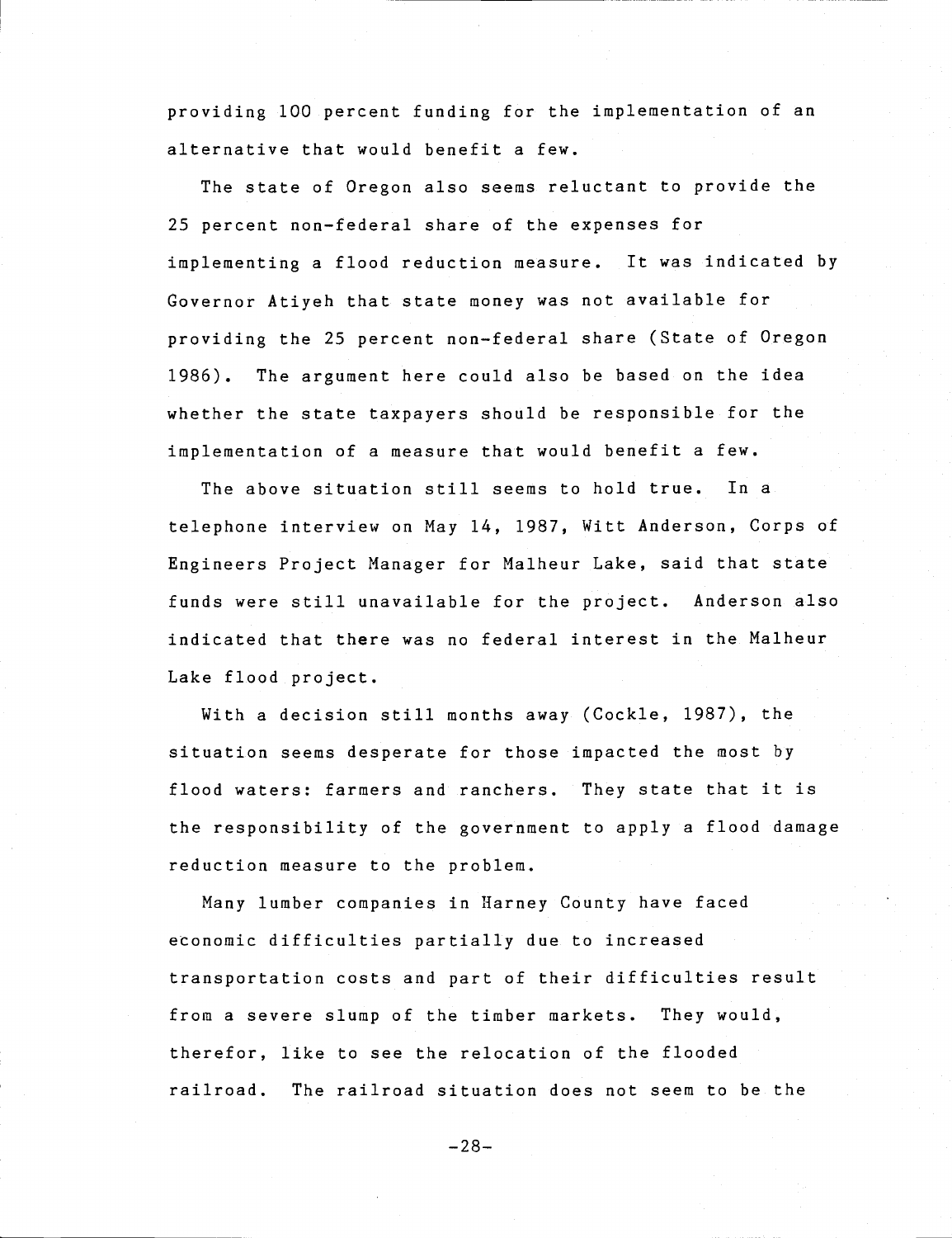cause of all the problems facing the timber economy of Harney County. Jack Graham, special projects coordinator for the Oregon Department of Transportation, in a letter to the Corps of Engineers indicated that lumber shipment by truck to Ontario would be a desirable method should the railroad remain flooded out.

### VIII. CONCLUSIONS AND THE FUTURE OF THE AREA

The flooding problem in the vicinity of Maiheur and Harney Lakes is characteristic of areas with closed drainage. Maiheur Lake flooding, unlike flash flooding or tidal flat flooding that have a very short duration, has remained for several years. Several climatic factors have contributed to this long duration of flooding in Harney Basin.

Even though Malheur Lake has fluctuated greatly in its size throughout time, the latest flooding seems to have taken the general public by surprise. It has changed from complete dryness in 1934 to a record large size of 180,000 acres (72,840.0 hectares) in 1985 (Savonen, 1985).

The flooding problem that started in Harney Basin in 1982 still remains without a solution. The flooding is costing the state and local governments, residents of the area and those affected directly and indirectly, millions of dollars. These parties, however, seem to be unwilling to pay the 25 percent non-federal share of the expenses required for

 $-29-$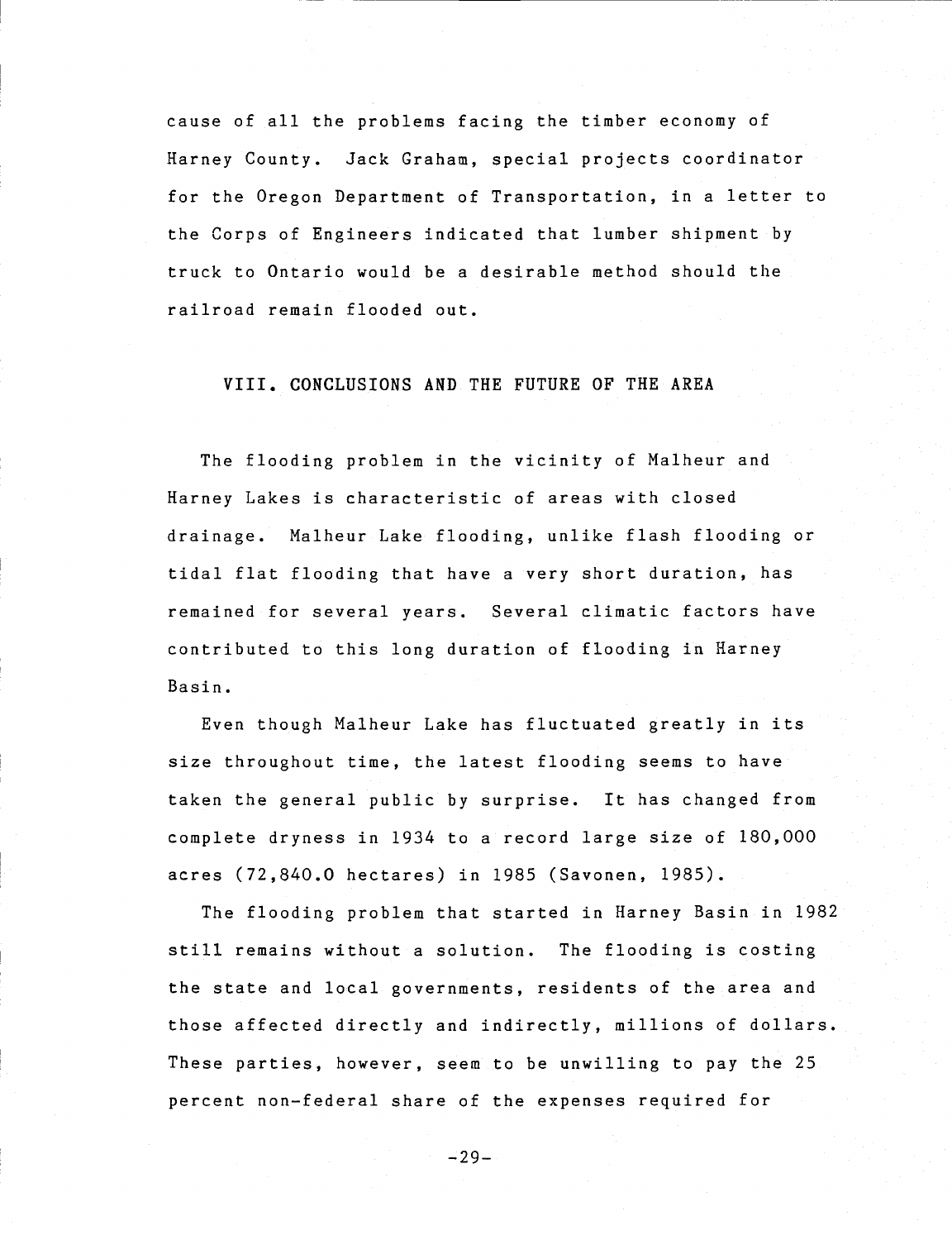implementing the most expensive flood reduction measures. A solution is needed which would be long range and which would guide future planning in the area for the conservation, proper development and management of water and land, the two most important resources of the area.

Agreement upon such a solution would depend on the willingness of the different interest groups and various agencies and governments to bear their share of the responsibility. This lack of willingness seems to be the major obstacle in the way of achieving a solution.

From the examination of the flood situation in the vicinity of Malheur and Harney lakes one point is obvious, and that is the desirability for a non-structural solution to the problem except for the farmers, ranchers, timber and railroad companies and Harney County who favor the structural solution. It is suggested that the solution to the flooding problem in the area that seems the most logical would be one that would benefit the affected farmers, ranchers, timber companies and Harney County. This proposed solution would also be acceptable to most citizen groups and environmental groups in other parts of the State of Oregon. The proposed solution, however, requires participation and cost sharing by all involved parties. This solution would include the purchase of the flooded land to the 4095 fmsl (1248.1 mmsl) elevation, leasing of the remaining flooded land by the Federal Government and the relocation of the flooded railroad onto a higher elevation.

 $-30-$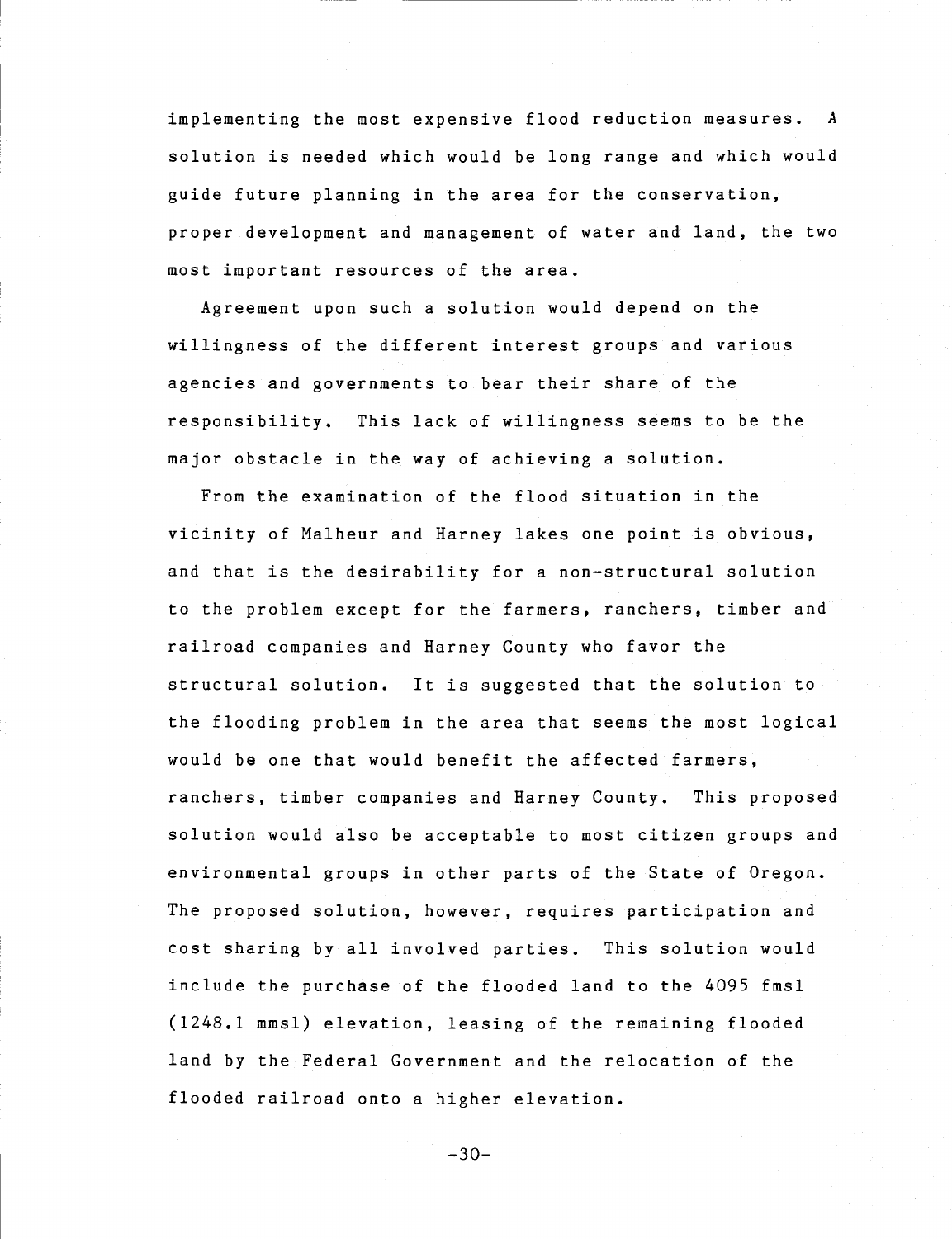The above solution would have several positive and desired results. First, it would be environmentally sound and would prevent negative downstream impacts from occurring in Malheur River Basin by not constructing the Virginia Valley Canal. The second positive result would be the mitigation of losses suffered by the affected farmers and ranchers and other interests in the area. Third, by the purchase of land up to the 4095 fmsl (1248.1 mmsl) elevation, Malheur lake would have more area for fluctuation without posing a threat to developments in the future. This would also increase the size of the Malheur National Wildlife Refuge for the benefit of wildlife.

The lease of the remaining flooded land would benefit the farmers, ranchers and Harney County. Flood waters at 4102 fmsl (1250.2 mmsl) have caused a total of 1,239,800 dollars loss in net farm income through 1985 (NW Economic Associates, 1985). By leasing the land, farmers and ranchers could resume their farming and ranching activities once the lake level returns to normal. Harney County would not lose its tax base from the leasing.

Relocating a portion of the Burns-Hines and Ontario Branch of the Pacific Union Railroad onto a higher elevation would benefit the railroad and timber companies in the area. Timber companies could resume transporting wood products using the railroad which would result in increased productivity and employment in Harney County.

The implementation of the above measures would eliminate

 $-31-$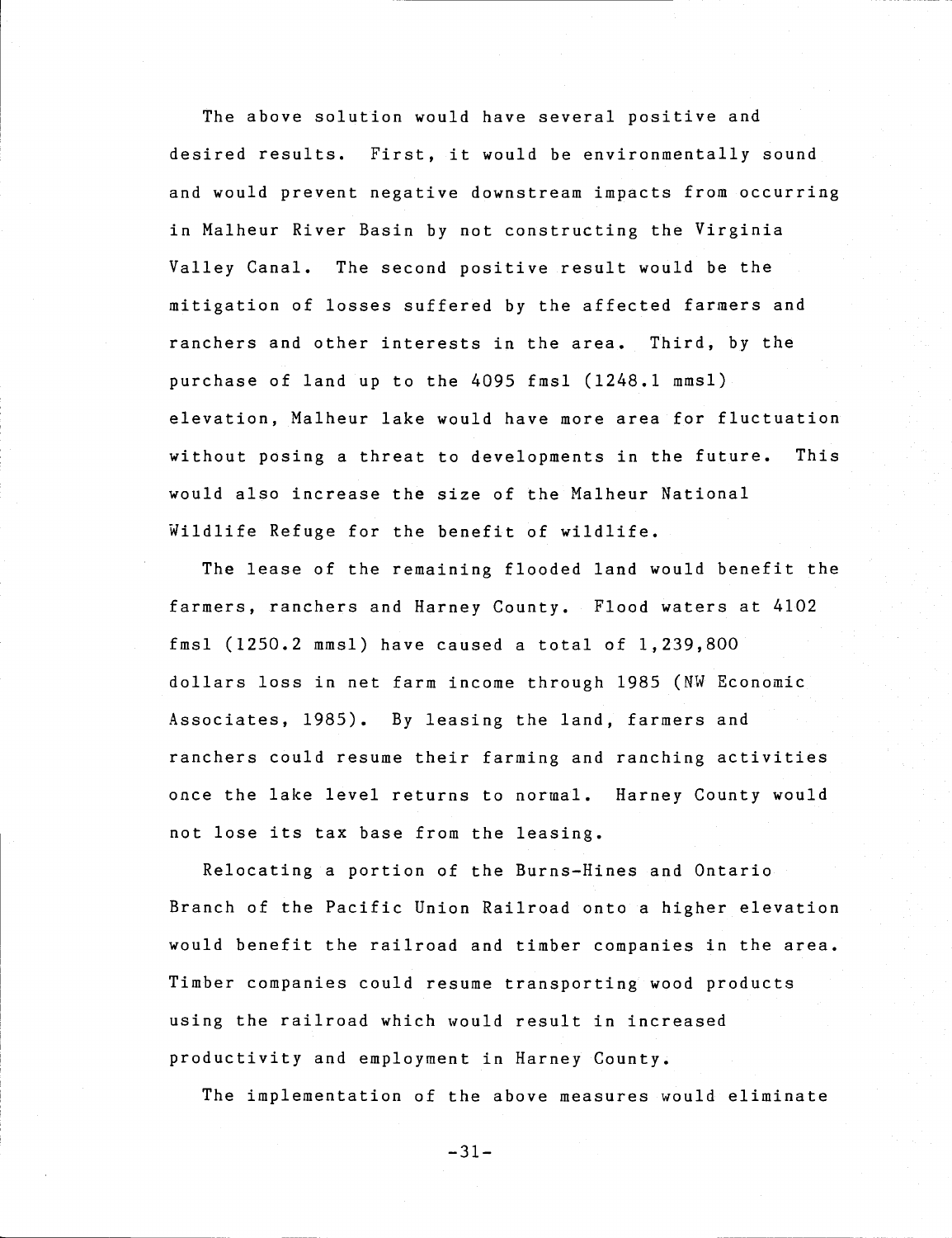the need for the Virginia Valley Canal, which does not have the support of many interests. The proposed non-structural flood reduction measure (which is the combination of three alternatives) would ensure a long term solution to the flooding problem that has caused distress in Harney County. It should be stressed that the costs for implementing the proposed measure would have to be shared by federal and nonfederal entities.

A situation of no-decision, which exists today, would remain as a financial drain on the resources of the area and on the economic well being of the residents of Harney County.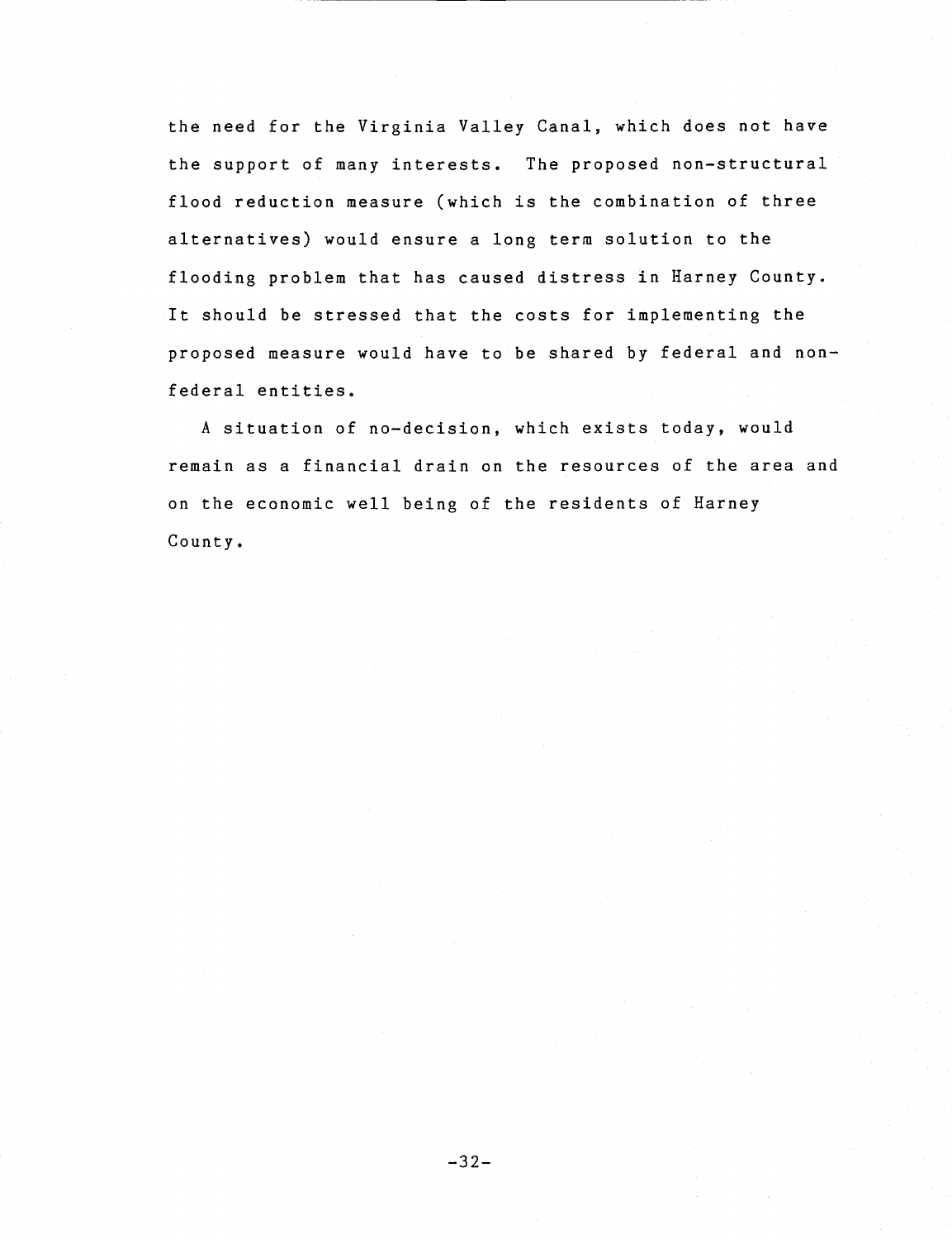#### REFERENCES

Anderson, Witt. 1987. Personal Communication. 14 May.

Brimlow, George F. 1951. Harney County, Oregon, and Its Range Land. Portland, OR.: Binfords & Mort, Publications.

Cockle, Dick. 1987. Ice Increases Pain Inflicted by Remote Floodwater, Harney County Officials Consider Plan to Get Federal Leases on Land. The Oregonian. 11 Jan., : B1.

Hayes, John. 1986. Canal For Drainage Opposed by Atiyeh. The Oregonian. 2 Dec., : B3.

. 1987a. Flood-Control Plans Rejected by Corps. The Oregonian. 27 Jan., : B1.

1987b. Plans to Build Canal Dropped. The Oregonian. 6 Jan., : B3.

Hoyt, Chuck. 1987. Personal Communication. 29 May.

- National Weather Service, NW River Forecast Center Portland, Oregon. 1984. Future Scenarios for Maiheur Lake Water Surface Elevation. Paper Presented at the Harney County Planning Meeting Salem, Oregon.
- Northwest Economic Associates. 1985. Maiheur Lake Basin Economic Analysis of Flood Damage and Benefits. Vancouver, WA.: NW Economic Associates.
- Obermiller, F.W. and McLeod, D.M. 1984. An Economic Assessment of the Impact of Flooding in a Closed Basin: Harney County, Oregon. Unpublished Paper. Corvallis, Oregon: Department of Agriculture and Resource Economics, Oregon State University.
- Oberaiiller, Fredrick. 1986. The Local Economic Impacts of Closed Basin Flooding: the Malheur Lake Flood in Harney County, Oregon. Preliminary Report Submitted to the Harney County Court. Corvallis, Oregon: Department of Agriculture and Resource Economics. Oregon State University.
- Savonen, Carol. 1985. Wildlife Flourishes in Rising Harney Lakes. The Oregonian. 5 Sept., : C1.

Smelcer, Dale. 1987 Personal Communication. 22 May.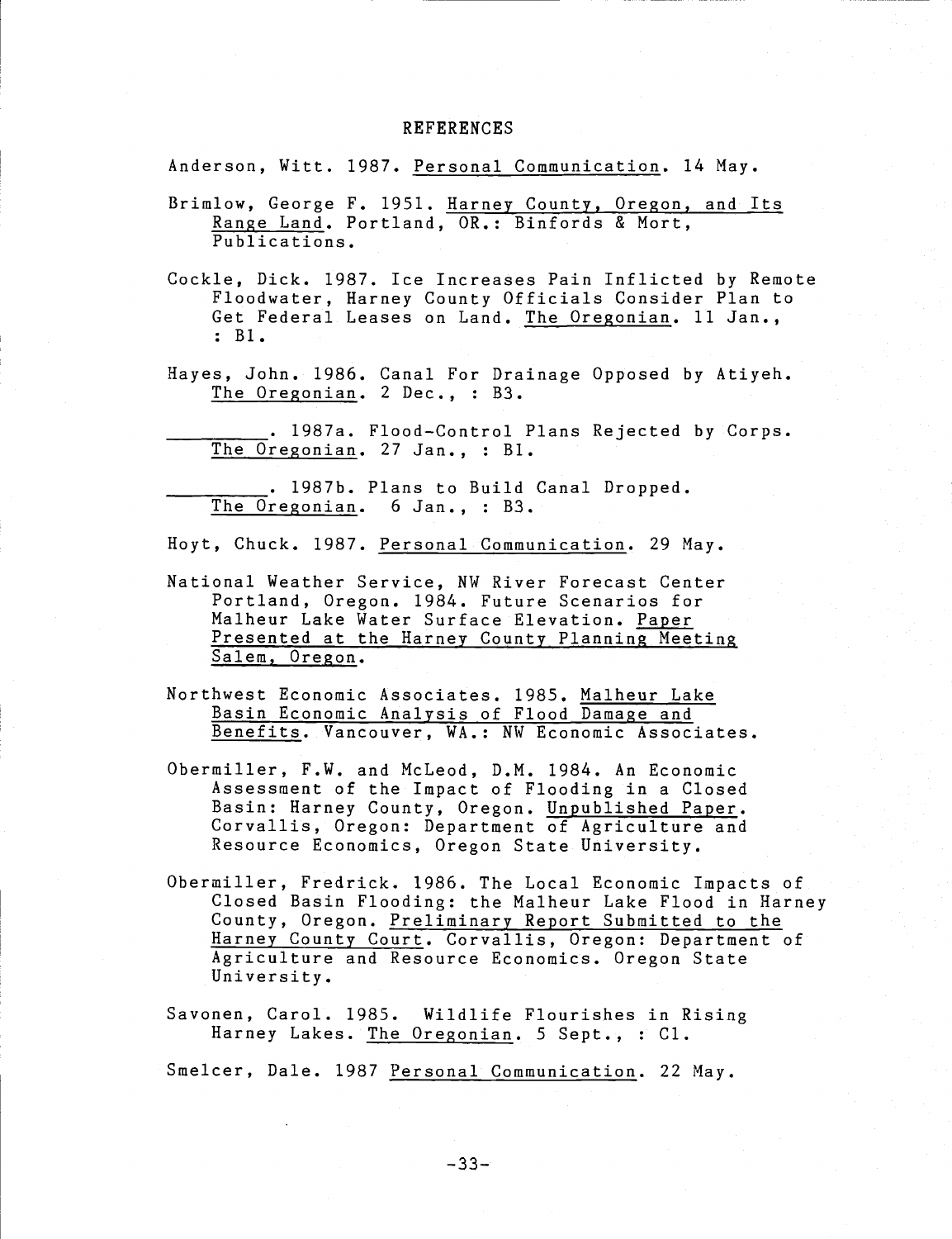State of Oregon Office of the Governor. 1986. Draft Letter of Governor's Proposed Position on the Malheur Lake Flood Reduction Plan. 18 Nov., Salem, Oregon.

State Water Resources Board. 1967. Malheur Lake Basin. Salem, Oregon: State Water Resources Board.

The Oregonian. 1986a. Atiyeh Right on Flood Canal. 5 Dec., : D16.

1986b. Level of Lake Drops Slowly. 9 May, : D3.

1987. Focus on Harney Flood. 1 Feb., : B2.

US Army Corps of Engineers. 1985. Reconnaissance Report Maiheur Lake, Oregon Upper Snake River and Tributaries. Walla Walla, WA.: Walla Walla District, US Army Corps of Engineers.

1986a. Malheur Lake Flood Damage Reduction Study Harney County, Oregon, Draft Feasibility Report and Environmental Impact Statement, Vol. I - Main Report and Vol. II - Appendices. Walla Walla, WA.: Walla Walla District, US Army Corps of Engineers.

1986b. Malheur Flood Damage Reduction Feasibility Study, Preliminary Information. Walla Walla, WA.: Walla Walla District, US Army Corps of Engineers.

1986c. Public Information Meeting. April 16, Salem, Oregon.

. 1986d. Public Information Meeting. Oct. 30, Salem, Oregon.

- US Department of Agriculture, Agricultural Stabilization and Conservation Service. 1983. County Emergency board Damage Assessment Report. Burns, Oregon: Harney County Agricultural Stabilization and Conservation Offic.
- US Department of Agriculture, Oregon River Basin Survey Staff. 1967. USDA Report on Water and Related Land Resources, Maiheur Lake Drainage Basin, Oregon. Salem, Oregon: USDA, Oregon River Basin Staff.